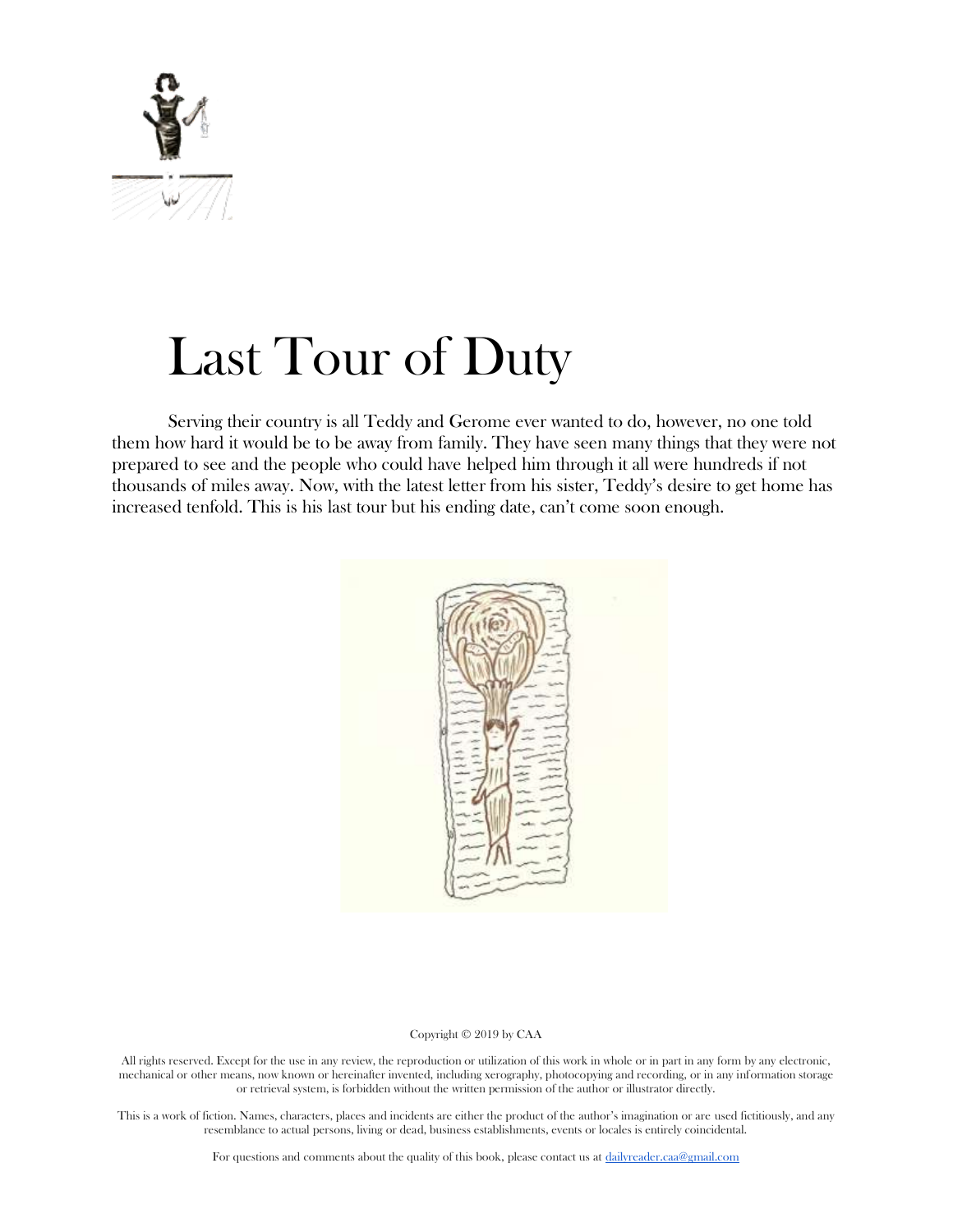

Tabatha is sitting on the front porch swing leaning to the right onto Big Bear, her eyes are staring out at nothing, her mind drifting to blank so she no longer has to think about her surroundings. One at a time, she pulls her legs up, her left one she holds on to with her left arm and the other she bends and tucks under her left leg so her foot lands near her bottom. Taking a few cleansing breaths, she finds herself drifting to nowhere, her only place of solace and clarity. The wind is blowing gently and her hair is feeling its affects like a gentle caress on her cheeks. Here she will stay, here she will try to see everything. Again.

Herman awakes suddenly when he hears the front door creak. He hasn't fixed that creak because it's the only alarm he has for when Tabatha goes outside on her own. He quickly grabs his robe and runs out of his bedroom, he makes a stop by Tabatha's room to grab her blanket, he knows she won't come in but at least she should be warm. Herman races to the living room then slows himself down before he gets to the door and she hears him rushing, that will startle her.

First, he looks out the window to make sure she is there and that he doesn't have to get his keys to go look for her. "Oh baby, I wish I could fix this for you." He whispers out loud. Then he opens the door to the porch slowly and brings over the blanket. She doesn't even hear or see him, he gently tucks the blanket around her, makes sure she is comfortable on her Big Bear, kisses her forehead and goes back inside to watch her from the couch. No sense in both of them being outside, it only breaks his heart further. This has been their routine for far too long. He doesn't remember the last night he slept in his own bed a whole night.

He turns to look over at her before he goes back inside, "Good night my love, Daddy's going to be right inside if you need me." Herman opens the door, grabs the afghan from the corner table and puts himself on the couch where he can watch her. And here he will stay the rest of the night, or at least until she gets up from her perch. "Come on Herman, you idiot, you know it's all night." He says annoyed at himself. This has been their nightly routine for weeks or months, he doesn't know anymore. Time goes by and drags him along.

# $\sim$   $\sim$   $\sim$

Gerome receives his discharge papers from his superior officer and can't believe his eyes, the papers came early, six months early to be exact. Only he and his superior know why they came now, he hasn't even told his best friend. He can't admit the reason to himself yet, let alone share the news. Still, there is only one guy who will appreciate this as much as he is right now. He finds himself practically running to find his old friend, Teddy. They grew up together, went to school for years together, and signed on to the marines at the same time. Both Gerome and Teddy have now served for three tours of duty and together they decided that this is going to be their last tour. Getting to the point where they are closer to thirty than twenty has given them cause to think about moving on with their lives, settling down with someone and planting roots somewhere.

Gerome never stayed in one place as a young child, then his father decided it was time to stay put and that's when they moved to Finnegan Township. Here is where he met Teddy, and since then, they have been fast friends, almost brothers. They went through every teenage angst

#### Copyright © 2019 by (CAA

All rights reserved. Except for the use in any review, the reproduction or utilization of this work in whole or in part in any form by any electronic, mechanical or other means, now known or hereinafter invented, including xerography, photocopying and recording, or in any information storage or retrieval system, is forbidden without the written permission of the author or illustrator directly.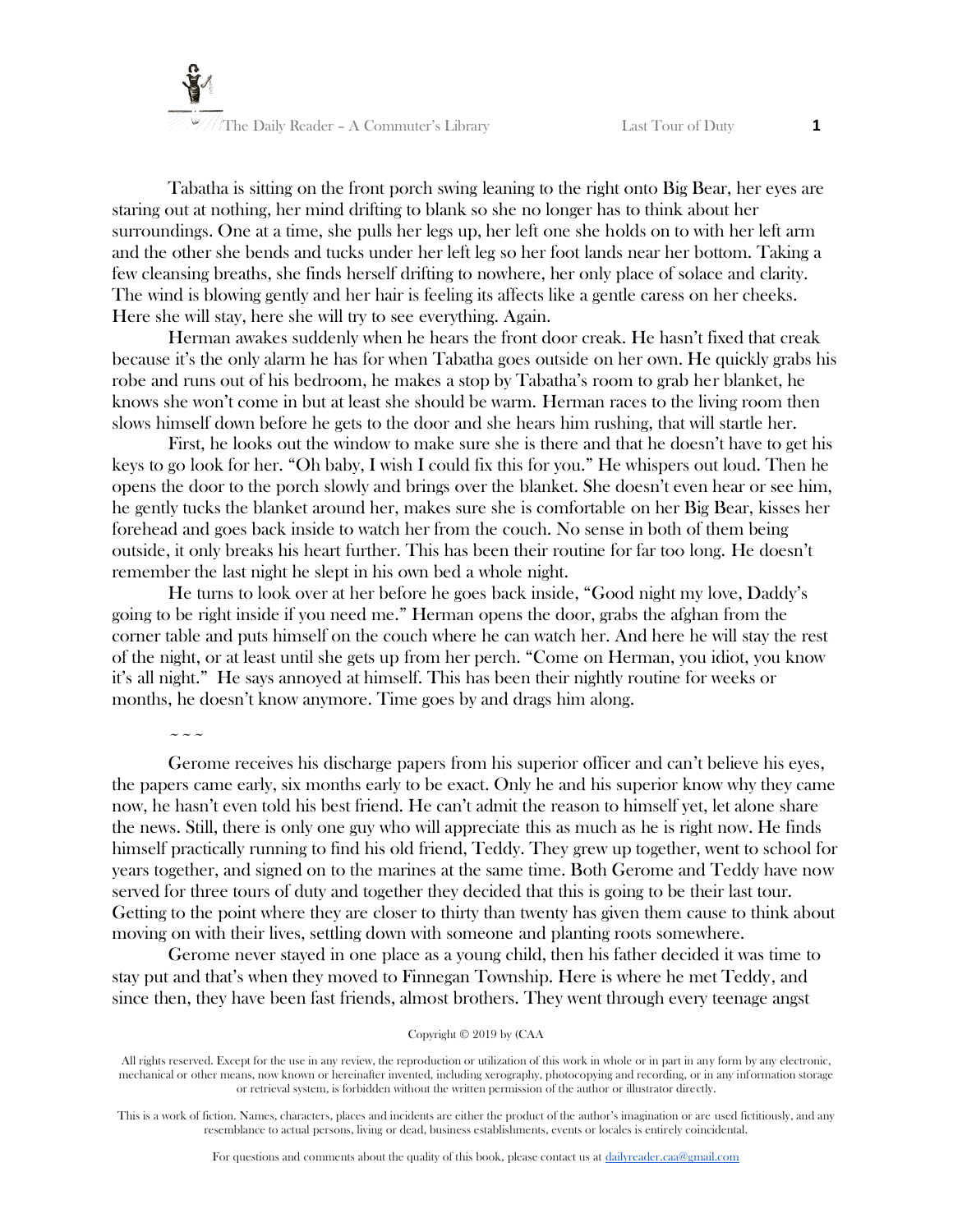

The Daily Reader – A Commuter's Library Last Tour of Duty **2** together and some pretty trying life events as well. However, nothing prepared them for what happened during this tour. Some they handled well, and some, well, it is said they are still working those out.

Seeing Teddy, Gerome slows down and calls to him, "Yo!! Teddy!!"

Teddy looks up to see his old pal and smiles. He puts down the equipment he is cleaning and walks over to him. "What's going on? You're smiling too big for it to be apple pie in the mess hall day." He laughs, so does Gerome.

Gerome holds up his papers and grins from ear to ear. "What?!" Teddy yells as he lets the information sink in. "That's amazing! You'll be home for Ada's wedding then. Did you tell them? I mean back home, did you tell them?" His words come out so fast he practically trips over them.

"You know that was my first thought too. I decided not to tell Ada. She doesn't live at home anymore so for the first couple weeks that I'm home I probably won't see her. I'll work it out with Mom and Dad to try and keep things quiet. I assumed I was going to leave the same time as you considering we signed on together." He says in a lower voice. "I wasn't planning on this." He holds up the papers again.

"Well, I suppose after you saved those children from the burning house, they want to give you time off for good behavior." Teddy's voice is a little shaky as he remembers that night out on the rural areas of no man's land, watching all the people coming out of the shack they called home, needing everything from underwear to water. It was a typical thirty-six-hour day for them and when they came back to base, they were in the middle of storm season. This past week has been the first calm one in a very long time, weather and otherwise.

Gerome remembers the moment the spark hit his eye, he looks up though and watches as his friend goes from happy to forlorn. "Hey man, didn't mean to upset you." He puts his hand on Teddy's shoulder.

"No, I'm good. Maybe a little jealous but happy nonetheless. Every time I give myself a moment to think of home, I think of Tabatha and what she must be going through. I tried to tell Dad I could get time off but Dad said he didn't want me to extend my tour and asked me to simply stay safe and finish up, then he said to make sure I keep in touch." Teddy sighs, his heart with his baby sister. Of all the times to be away, she asked him not to sign on for this last one but he and Gerome had their hearts set and the two of them are pretty stubborn in their decisions. Now he only feels regret for his selfishness, she knew something, sensed something maybe, but what? Damn him, he has to grow up and stop thinking of only himself.

"Have you heard from her at all? I mean, has she told you any details that she won't tell anyone else? You guys have always been so connected it's scary." Gerome tries to bring in a positive moment.

"Her last letter practically killed me. She says she is doing ok now, no other words. On the back of her last letter is this." He pulls out a folded piece of paper and tentatively hands the paper over to his friend. "Don't tell her you've seen this. I think she is trying to tell me something, but I can't put two and two together. Killing me, that's what this is doing to me, killing me from the inside."

## Copyright © 2019 by (CAA

All rights reserved. Except for the use in any review, the reproduction or utilization of this work in whole or in part in any form by any electronic, mechanical or other means, now known or hereinafter invented, including xerography, photocopying and recording, or in any information storage or retrieval system, is forbidden without the written permission of the author or illustrator directly.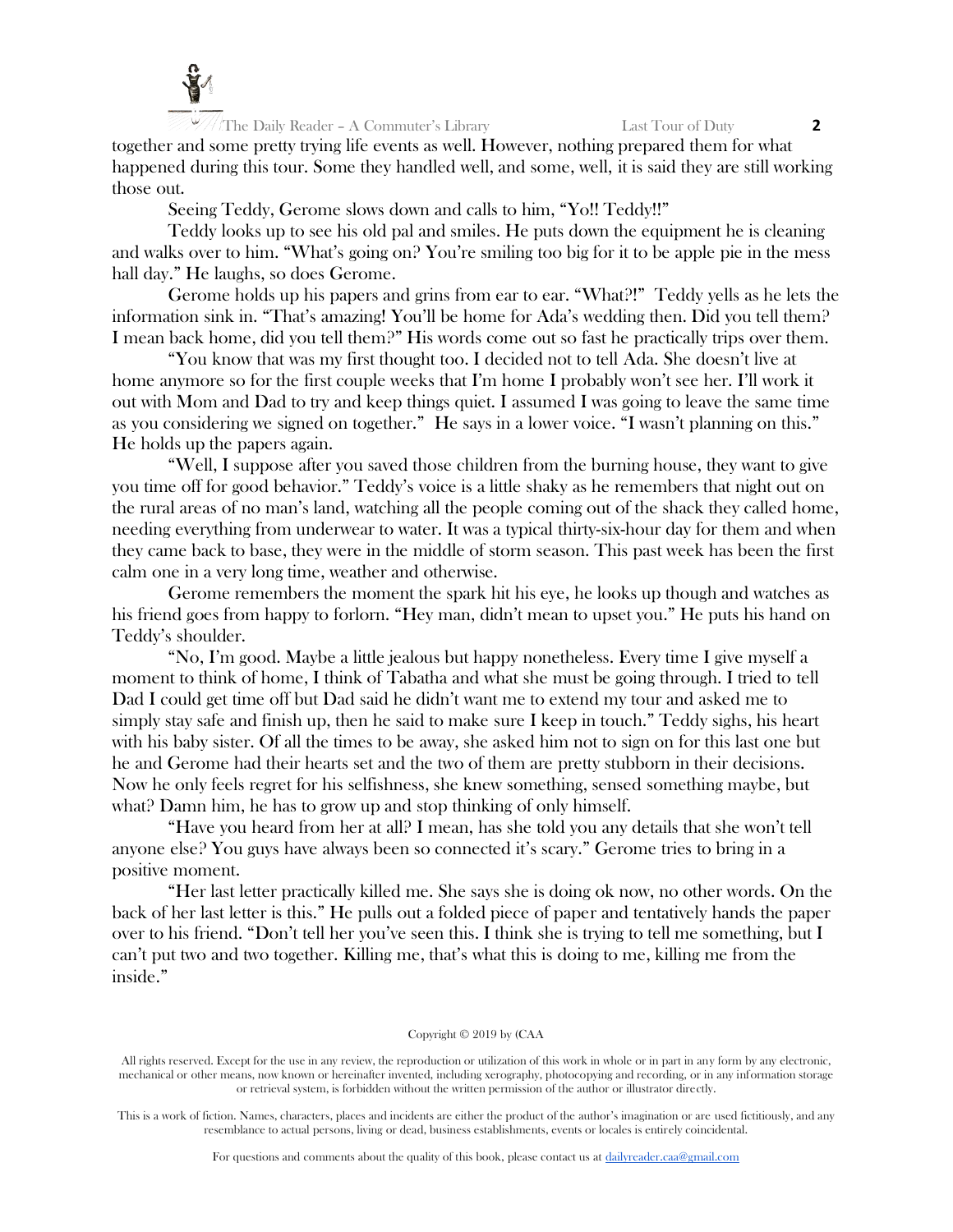

Gerome looks down and opens up the piece of paper, he reads the front where it only says "I'm doing fine" and then he turns it over where he is shocked by what he sees. His first reaction is to see the color yellow. Not a big deal for most but, because he knows her as well as he does, he knows she hates the color yellow. She once told Teddy that people who draw in yellow don't want others to see their mistakes.

"Whoa, man this is bad." Gerome says under his breath.

"Look closely, really close Ger," Teddy says.

Gerome takes a second look and this time he is looking for details he may not have seen the first time. He scans the whole flower that is in front of him. Up and down and right to left his good eye roams all over the picture to uncover what his friend sees, when suddenly he sees something odd. Talking slowly, he says, "Ted, I see some slight orange in this picture too, it's subtle but it's there. Look here, towards the middle of this flower she has a broken heart in here and as I scan down I see that the stem of this rose is clearly a picture of a woman, with her hands as the thorns."

Teddy looks up at his friend, "What woman? I didn't see that part." He grabs the paper back and stares at it deeply and, sure enough, its right there, plain as can be. Tabatha worked the veins of the stem into the perfect curvatures of a woman with one arm reaching above her head ending with the hand sticking out as the thorn and the other hand down at her side with that hand poking out as another thorn. It's so easy to miss but once you see it, it's so hard not to see. He looks up at Gerome.

"She is hurting really bad Ger, the next six months are going to feel like forever here." Teddy sits back down by his car parts and busies himself again in cleaning them. Hard enough to be here since everything happened back home, but to be here without Gerome is only going to make him feel worse. Isolating in fact.

Gerome sits next to Teddy. Sometimes friends know when to talk and when not to, this is one of those non-talking moments. The two men sit there contemplating all that has happened back home in the last few months. First, Gerome's sister became engaged, that, at least, was a positive event. Then, there is the car that Teddy's dad refurbished, but that's only two positives out of many negatives. The rest of the time it's been downhill with crashing thunder.

The friends sit there for quite some time, Teddy keeps polishing and cleaning the parts in front of him and Gerome sits there with the picture in his hands. Finally, after he folds the paper back up and puts the page in his own pocket, Gerome speaks, "Look Ted. First place I'll go when I get back is over to your place. You know I love Herman like he is my own dad. I'll see what I can do for him. It might be a good place to hide out until Ada's wedding anyway. My folks won't mind. What do you say? Trust me around her?" He knows this has the potential to blow up in his face, or it could be the best decision of his life. The thought of Tabatha in this much pain is hurting his heart and while he can only see her with one eye now, he still can't wait to see her beauty.

Teddy looks up, "You'd do that for me?"

"Wouldn't you?" Gerome answers.

Teddy begins to smile because he knows he would do almost anything for Gerome and his sister Ada. Over the years, they have covered each other in a variety of scenarios both back home

Copyright © 2019 by (CAA

All rights reserved. Except for the use in any review, the reproduction or utilization of this work in whole or in part in any form by any electronic, mechanical or other means, now known or hereinafter invented, including xerography, photocopying and recording, or in any information storage or retrieval system, is forbidden without the written permission of the author or illustrator directly.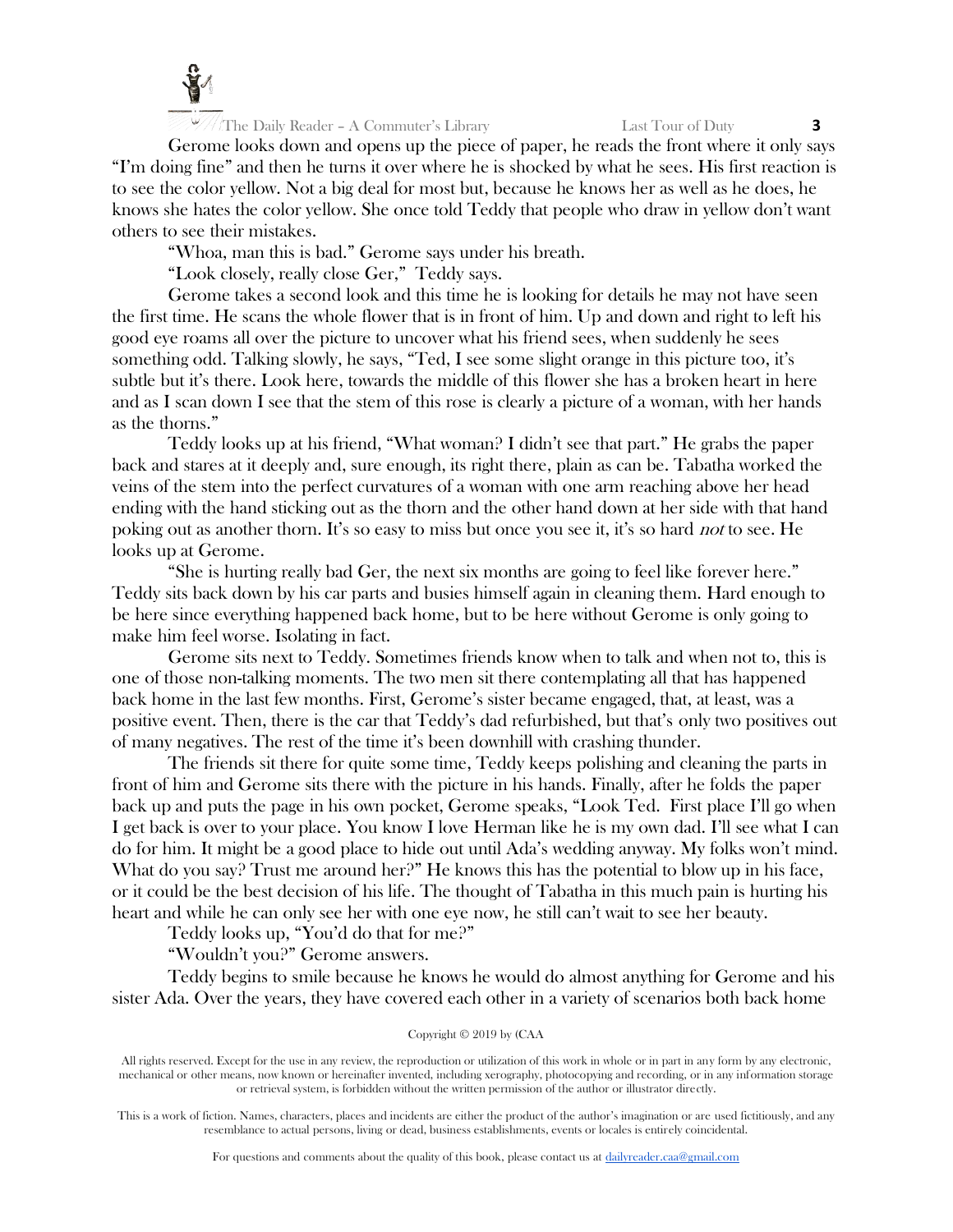

and in service, however, this is definitely the biggest one. Teddy knows how Gerome feels about Tabatha even though Gerome has yet to admit anything to him or himself. This is going to be tough. Tabatha is everything to him and she has been through a lot since they've been on this tour. With his mind on Ada's wedding, it may take away from what Tabatha needs. Although, it's hard to say what she needs from here. Her lack of communication is worse than the communications themselves. Teddy sees himself rubbing his gears with all his might, he slows down and looks over at his best friend. "This won't be easy man. I don't know who needs you more, Dad or Tabs. We aren't even sure what took place, and no one is giving us any clues. Go in peace." Teddy puts his hand on his friend's shoulder and pats him.

Gerome gets up from his seat, "Ok, so it's set. I'll call my folks from the airport and get things set up. You, my friend, have only one thing to do for the next six months, and that's to stay safe. I'll see you in a few short months." He puts out his hand to shake Teddy's.

Teddy stands and shakes his best friend's hand. "Be in touch, ok? I need to know the real story as soon as you find out, no matter the time here." The two men shake heads towards each other to acknowledge the heaviness in between them right now, they would both like to pull each other in for a hug but are afraid how it will look because they aren't sure it will be a quick hug under the circumstances. As Gerome walks away he calls back to his Teddy, "I'm shipping out on the next flight, I should be home by 6:00am or so their time because I gain time back. Good luck with your next mission."

Gerome walks away slowly, he doesn't feel as exhilarated as he did when he was on his way there. He should have told Teddy the truth, he deserves to know. But he can't bring himself to talk about his own difficulties when Teddy and his family are going through so much. He has a lot of weight on his shoulders but he also knows he is up to the task because this is what you do for family, no questions asked. He is sure that his mother will understand, she may or may not know the exact story of what happened to Tabatha either, but he is confident she knows enough to understand his urgency for him be at their house and not hers. Besides, his house is probably going to be a bustle of crazy because of the wedding and Tabatha needs something, rather someone to give her what she needs, whatever that is. He hasn't even begun to think about what Herman needs.

Gerome touches his bad eye and then rubs his hands through his hair thinking about the man he has always considered his second father. He makes a fist with his right hand and taps on his chest where his heart is, in his mind he is sending strength and love to Herman. Gerome walks and thinks, packing will only take a few minutes, so he decides to use his leftover time to visit the doctor one more time and find out how long he can wait before he sees a doctor back home. He wants to wait until after the wedding, at least.

 $\sim$   $\sim$   $\sim$ 

Herman stays up for the first couple hours watching his daughter in the dark. He no longer has power over her as a dad, fatherhood's love doesn't seem to be enough to bring her out of this. "He has a power over you that I can't penetrate. Damn that ignoramus, what happen baby? What really happened on that darkest afternoon of your life?" Herman talks out loud because he knows

Copyright © 2019 by (CAA

All rights reserved. Except for the use in any review, the reproduction or utilization of this work in whole or in part in any form by any electronic, mechanical or other means, now known or hereinafter invented, including xerography, photocopying and recording, or in any information storage or retrieval system, is forbidden without the written permission of the author or illustrator directly.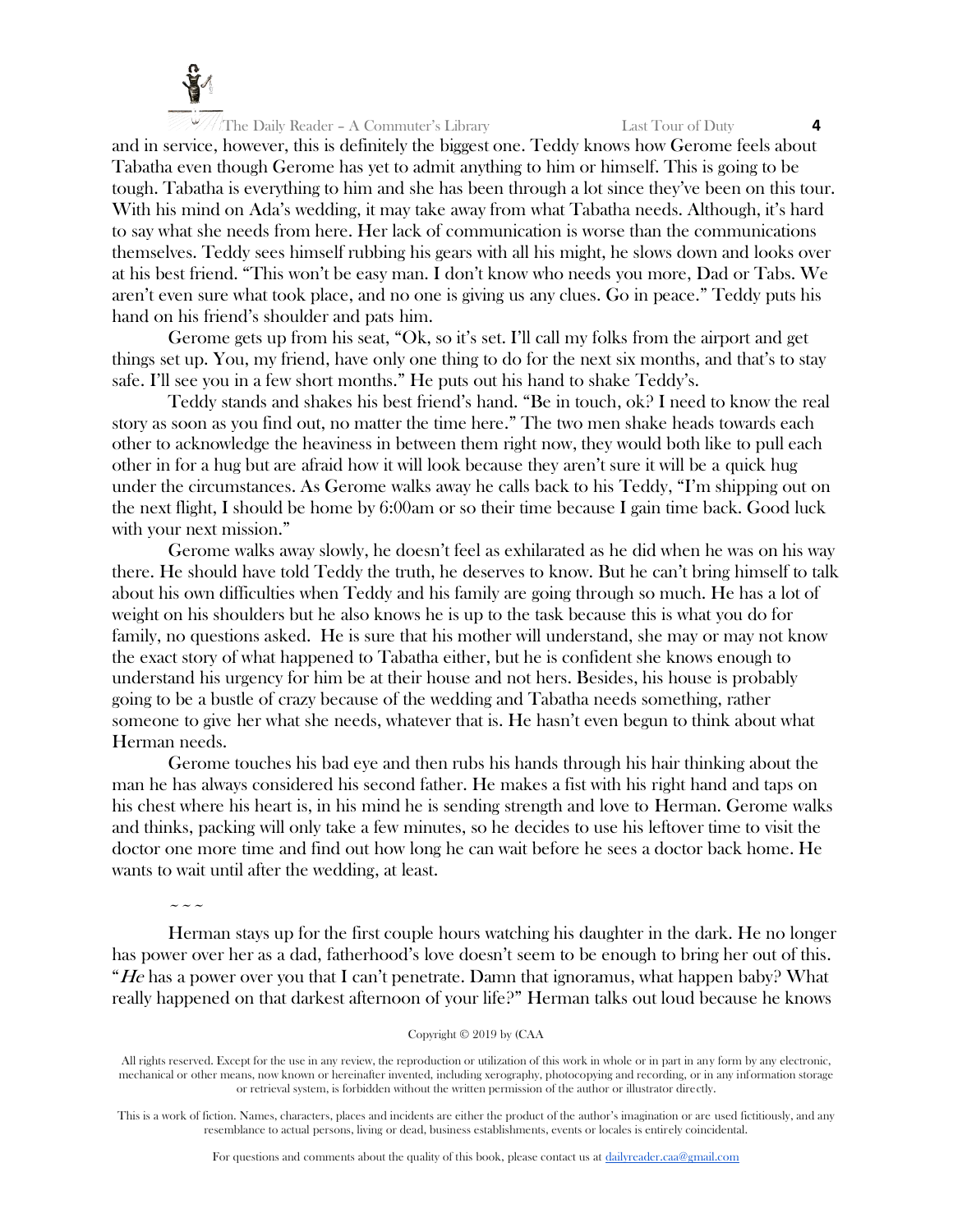

she can't hear him but he needs it to be heard, even if only by the walls of his house. There are so many questions about what happened to his baby girl, the police don't have answers, and the piece of garbage they locked up won't give any more information than is already known. As of right now, all Herman cares about is getting her help but she won't let him, she shuts him out and goes into this trance-like state. How he wishes that Teddy was home but he told him not to come. Herman thought he made the right decision at the time, now he is not so sure. There are only so many sleepless nights that he can handle and still continue to function. He has to work to pay bills.

Teddy and Tabatha have a connection like no other brother and sister he knows and they aren't even twins. The two of them know things about each other before anyone else in the family has been told. Herman remembers the moment his world turned upside-down, six months ago, when he got a phone call from Teddy overseas before the police showed up at his door. He was trying to tell Teddy that she was out with friends when they came to the door. Nothing ever prepares you for that. No one tells you how much of your insides will rip at once when you open the door to see the police standing there and you know very well that it's about one of your children since your wife is already gone. Ok, she isn't a child anymore but she is his child.

Teddy heard as the police asked him to come down to the hospital and identify his daughter because she is badly beaten, in shock and can't speak. One of the officers told him that they found her down by the riverfront in a car with the suspect whom they feel is the one who hurt her. The information was called in by a good samaritan who saw the car and followed them. She had her purse with her so they know it was not robbery but since she is not talking they don't know what happened.

Teddy stayed on the phone the whole drive to the hospital and wanted to hear what the doctor had to say. The doctor did not tell them much because all he could say was what he can see. Herman stayed with his daughter for hours, sitting in the emergency care room with her, going with her from one area of testing to the next. He held her hand while the rape test was done, he held her when they had to draw blood. This is when he knew something was really wrong because Tabatha didn't flinch, for the first time in her life. Her whole life she has had a fear of needles, and this one day, she allowed them in without a thought.

Memories like this are the ones Herman plays and replays in his mind on these nights of watching his daughter. Now the sun is starting to brighten the horizon and he doesn't even know how the night hours flew by. Herman walks around in a state of permanent exhaustion and worry. Not a moment goes by when one of his kids aren't on his mind. After losing Elizabeth to cancer two years ago, he never suspected that he would be watching another one of his loved ones suffer in silence like this. This is almost worse, there are no medicines that will help and no amount of love seems to bring her out of this state of mind.

The front door creaks and Herman looks up to see Tabatha looking right at him. Her eyes are so far away he wants to shake her and get her back. Suddenly, she collapses. Herman throws off his afghan and jumps to grab his daughter, he feels her cold face and takes her pulse, it's weak. He dials 911, "my daughter collapsed – her pulse is weak, her breathing shallow – come quickly!!"

"Ok sir, what is your address?" the operator asks

Copyright © 2019 by (CAA

All rights reserved. Except for the use in any review, the reproduction or utilization of this work in whole or in part in any form by any electronic, mechanical or other means, now known or hereinafter invented, including xerography, photocopying and recording, or in any information storage or retrieval system, is forbidden without the written permission of the author or illustrator directly.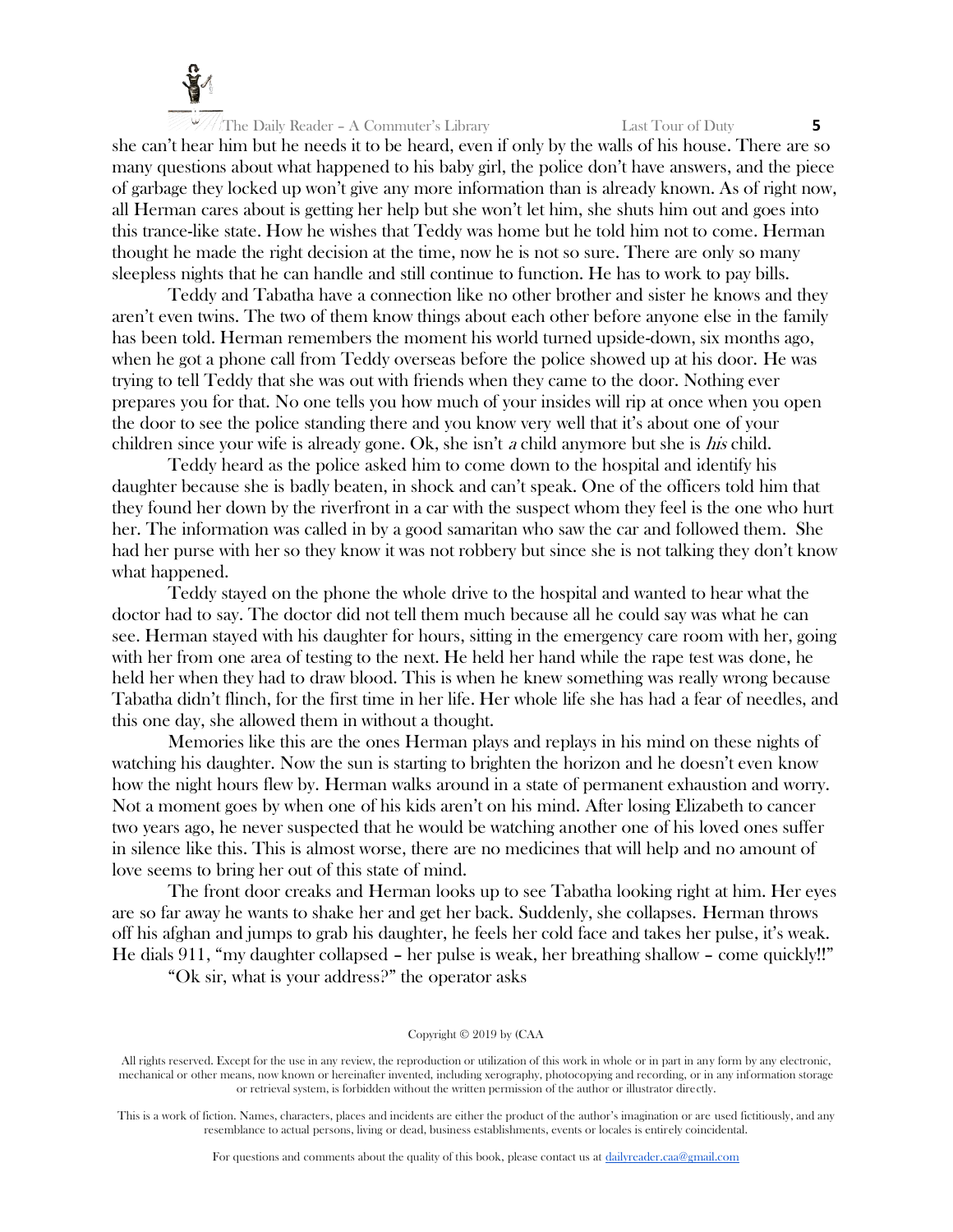

 $\sim$   $\sim$   $\sim$   $\sim$ 

The Daily Reader – A Commuter's Library Last Tour of Duty **6**

"Um, wait, oh yeah 456 Lowrly Court – we're the end house before you turn left." Herman's voice is barely audible.

"Thank you sir, now that was 456 Lowrly Court I see you are close by so they will be there soon." She informs him.

Soon feels like forever when you're holding your daughter in your arms and she isn't responding to your voice. Herman watches his phone, he knows that Teddy will call any minute. He notices it is almost 6:00am and he is trying to think of what time it is for Teddy. "Damn it Herman, you're as bad as Tabatha, you could never get this whole time-zone thing right. Hang in there baby, Daddy's right with you." He whispers in her ear. The EMTs come running in because the door is still ajar. Herman slowly hands over his daughter to them and stands to let them assess the situation.

"We're going to have to bring her in for observation. Her vitals aren't terrible but she is in shock again. I recognize this sir and I'd like her to be seen." Herman has no words in his mouth, he nods his head and grabs his keys. The EMT sees keys in Herman's hand and puts his hand on top of Herman's then he says, "Sir, you can ride with us, we'll make sure you can get home later." Again, he nods and climbs into the ambulance next to her.

Herman is a bit nervous but not for his daughter, he is wondering why Teddy hasn't called yet. Then it hits him. 'What if she is upset because something happened to Teddy? No!!!!!!!!!!!!!!! That CAN'T happen.' His head is shanking 'no' and his voice is screaming inside of him and he feels his heartbeat going at a rate that is probably unnatural. The EMT sees Herman and puts his hand on Herman's knee, "Sir, she is out of danger now. You ok?" his voice is soft and caring. "Sir?" He stands as if he is about to check on Herman's condition too.

Herman's head swings around to see the EMT, no words come, not even a nod, Herman is frozen at the prospect, he is afraid he will scream. He grins over at the EMT. The EMT seems to understand what is going on and nods back. Herman may not recognize him but this EMT knows who Herman is and knows what happened six months ago, he was the one that picked her up at the riverfront. He thinks back to how this beautiful woman had been beaten so badly her eyes were practically swollen shut and the colors of the wounds on her neck and arms still haunt him to this day.

The rest of the ride is uneventful and in silence.

Teddy walks back into his bunk and falls over. Since Gerome left, things have heated up a lot where he is. He has only been able to sleep three hours since last night. His day has been busy with activities due to insurgents and his night was filled with helping his mates recover from the day. Teddy has two specialties, first, he learned to become a medic and the second thing he learned was how to take apart and put together the engines of the cars they use. On days like this, he is called upon to do both. There is one other guy who does the same and one woman, both incredibly talented. They make one hell of a team. They are the first responders, after someone sees them, they get shipped out to a hospital.

This is the first time he has been able to sit down since after breakfast. It seems like a good time to take a nap. As he lays down, he sits up. The ache in his gut is incredible. "Damn! Tabatha!

Copyright © 2019 by (CAA

All rights reserved. Except for the use in any review, the reproduction or utilization of this work in whole or in part in any form by any electronic, mechanical or other means, now known or hereinafter invented, including xerography, photocopying and recording, or in any information storage or retrieval system, is forbidden without the written permission of the author or illustrator directly.

This is a work of fiction. Names, characters, places and incidents are either the product of the author's imagination or are used fictitiously, and any resemblance to actual persons, living or dead, business establishments, events or locales is entirely coincidental.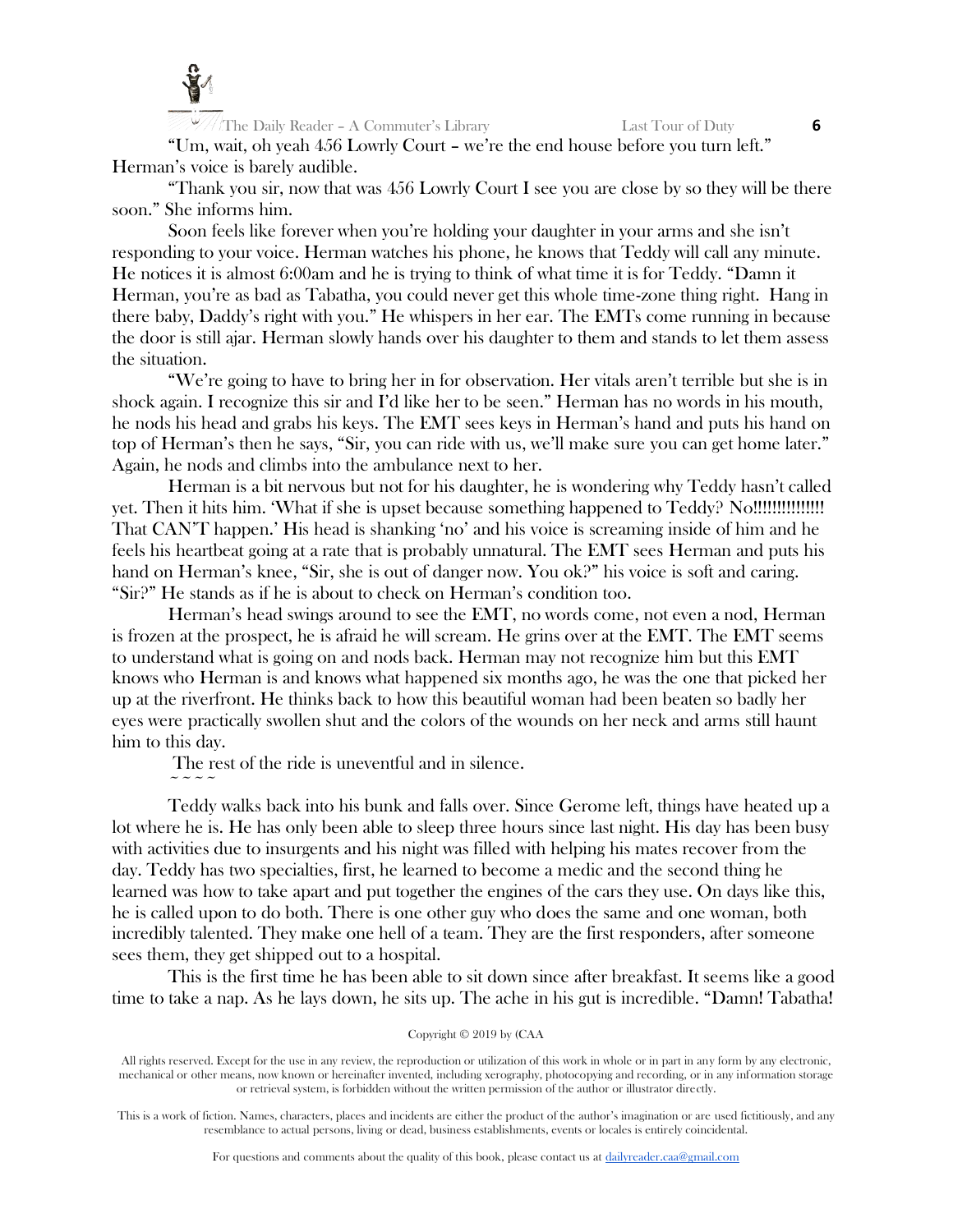

The Daily Reader – A Commuter's Library Last Tour of Duty **7** Now what?!" he knows he has to call his father, but the last time he did that, his father's world came to an end.

Teddy gets off his bed and looks at the wall to see the clock. Gerome should be showing up right about now. He will wait a couple hours to call in the hope that he will reach Gerome first and not his father. Teddy forces himself to lay back down, exhaustion takes over and wins out, and he falls asleep easily, yet fitfully.

A couple hours' nap is all he needs. He looks to the sky after turning over again and again, he has only slept twenty minutes. The terror in his heart is unbearable, he shakes himself up and heads towards his superior's office. He can't stay here, it's time to go home. He walks to the main office.

He knocks on the door and is allowed to come in. Teddy looks around and sees a few people in the office besides his superior, one being the General. He gathers his strength and asks, "A word in private sir?"

The General looks around the room and easily says, "Dismissed" and points to the door. Everyone leaves, even Teddy's direct superior officer who shuts the door behind him. "At ease soldier, sit down and tell me what's on your mind. You've been working yourself to the bone these last twenty-four hours, all my medics have, and I thank you personally for that. I understand your good friend left yesterday, sorry about all that but you understand." He points to his eye to confirm what he is saying about his friend.

Teddy does not know what the General is talking about but when he calls Gerome he sure as hell is going to find out. Teddy finds he can't sit, he paces back and forth in front of his general and finally stops, takes a deep breath, looks him in the eye and says, "I have to go home sir, there are troubles beyond my ability to cope with anymore that my sister is going through and I can't be here for another six months."

The General stands and comes around to Teddy, he guides him over to the chair and sits him down, then he sits down next to him and says, "Spill your story, start at the beginning please."

Without knowing how or why, Teddy begins to mention how she was dumped by a longtime boyfriend she thought was going to marry her, then she found another guy who drank too much and their father had to kick him out of their house and finally the events of a few months ago, how she was saved by the guy at the gas station who saw that she looked in bad shape and called the cops and reported a woman who was beaten up in a car and gave the license plate number and where they were headed, he also followed them until he saw an unmarked police car wave him away, he knew they'd follow him and save the woman.

Since then, she has recovered from her physical injuries but not the mental ones, then he even went so far as to tell him how connected they are, what happened the last time and how his body is reacting now. Teddy finds it hard not to shed a few tears in front of this man that he holds in high regard. He has never broken down during any of his tours, no matter what he has seen and he has seen far too much for his liking now that he thinks about it.

The General puts a hand on his shoulder and says, "Whoa, I see this took a lot of courage for you to say this in front of me; in front of anyone for that matter. That's a lot of weight to carry for one man. You could have asked for leave you know."

## Copyright © 2019 by (CAA

All rights reserved. Except for the use in any review, the reproduction or utilization of this work in whole or in part in any form by any electronic, mechanical or other means, now known or hereinafter invented, including xerography, photocopying and recording, or in any information storage or retrieval system, is forbidden without the written permission of the author or illustrator directly.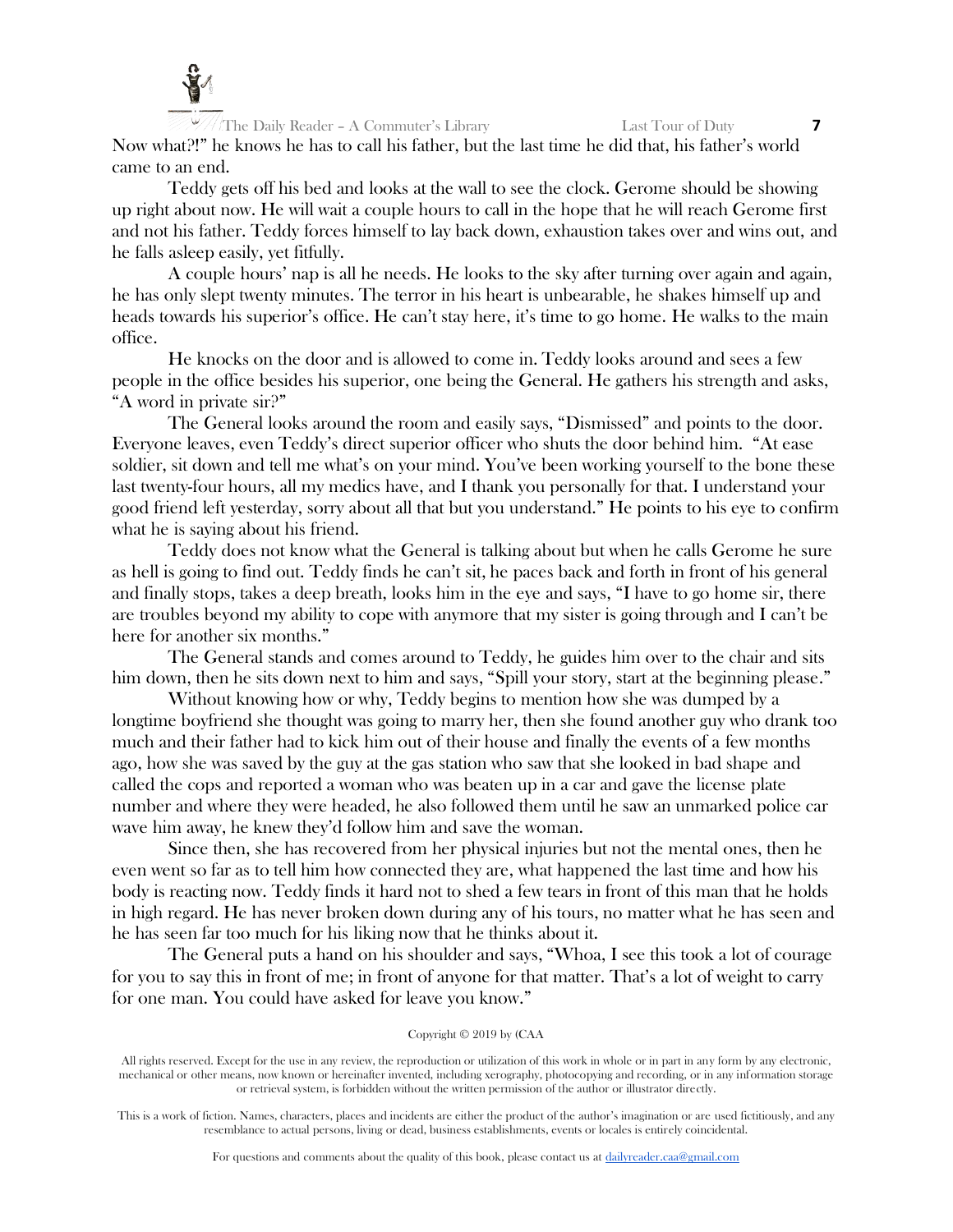

"My father said not to because it is close to my time of finishing this tour sir. My last tour in fact." Teddy says matter-of-factly, trying to regain his composure and sit at attention.

"Under these circumstances, it would have been granted easily. I know you have only your father, this is all on his shoulders right now, is that right?" The General is now trying to show some compassion as a fellow man, not a high-ranking officer. Teddy shakes his head in the affirmative.

"Ok, First, go ahead and call your dad from here." He hands him the phone from his desk. "Second, I'm going to check out how we can get you home sooner." With that the General walks out and gives Teddy a few minutes of peace to make the call. Teddy keeps looking at the door because not only is this his superior officer's desk phone but the General of the whole base intercepted the situation. He stares at the door a moment more, then he tries to call only he doesn't call his father, he calls Gerome.

 $\sim$   $\sim$   $\sim$ 

Gerome's cab pulls in front of Teddy's house, seconds after the ambulance does. He saw they were following it but never in his life did he feel it was going to the same place. His heart is racing and he is quickly trying to find his wallet to pay the driver. He finds the biggest bill he has and throws it at him. However, as he is grabbing for the door the driver says, "Now that you're home you can get a meaningful job."

Gerome's blood is already at boiling point looking at the ambulance, he turns to the driver and contemplates all the things he could say but he doesn't have time for the argument, he makes a mental note of the cab's number and he gets out with only one comment, "At least with my job in the military I make a difference in people's lives, even saved a few dozen." Then he grabs his duffle, slams the door shut and runs like hell towards the house. He is standing right in front of the porch to the left of the steps when they bring Tabatha down and Herman is following right after them looking spooked. No one even sees him. He runs up the porch and into the house, grabs the keys to Herman's car, checks to make sure all the doors are locked, drops his duffle bag on the floor and heads out towards the car.

He follows the ambulance to the hospital, wondering whether or not he should call Teddy somehow. The only thing saving him from hitting a full-blown panic attack is that the event as the house looked to him that this is not life threatening. That, and the fact that driving with only one good eye, he has to be in full control. He has to park but he waits to see that they are taking her into the emergency room. As he pulls in to a prime spot, his phone rings.

Teddy starts talking, "Where the hell are they man, I tried to call the house right now and no one answered, it's what 6:00am there now? Talk to me!! Damn it! Oh, and what the hells is going on with your eye, you idiot!" he yells at the end.

Gerome, knowing full well that Teddy felt something and that's why he is calling, he chooses his words carefully. "The cab pulled up to the house seconds after the ambulance arrived. I watched them go in and then they were taking Tabatha out on the stretcher, I grabbed Herman's keys and I parked right as you called. It doesn't look bad, but your dad looks pretty dazed. I think this happened while she was outside because the blanket and Big Bear are on the swing. No one even saw me as they passed. How can I notify you when I know anything?"

## Copyright © 2019 by (CAA

All rights reserved. Except for the use in any review, the reproduction or utilization of this work in whole or in part in any form by any electronic, mechanical or other means, now known or hereinafter invented, including xerography, photocopying and recording, or in any information storage or retrieval system, is forbidden without the written permission of the author or illustrator directly.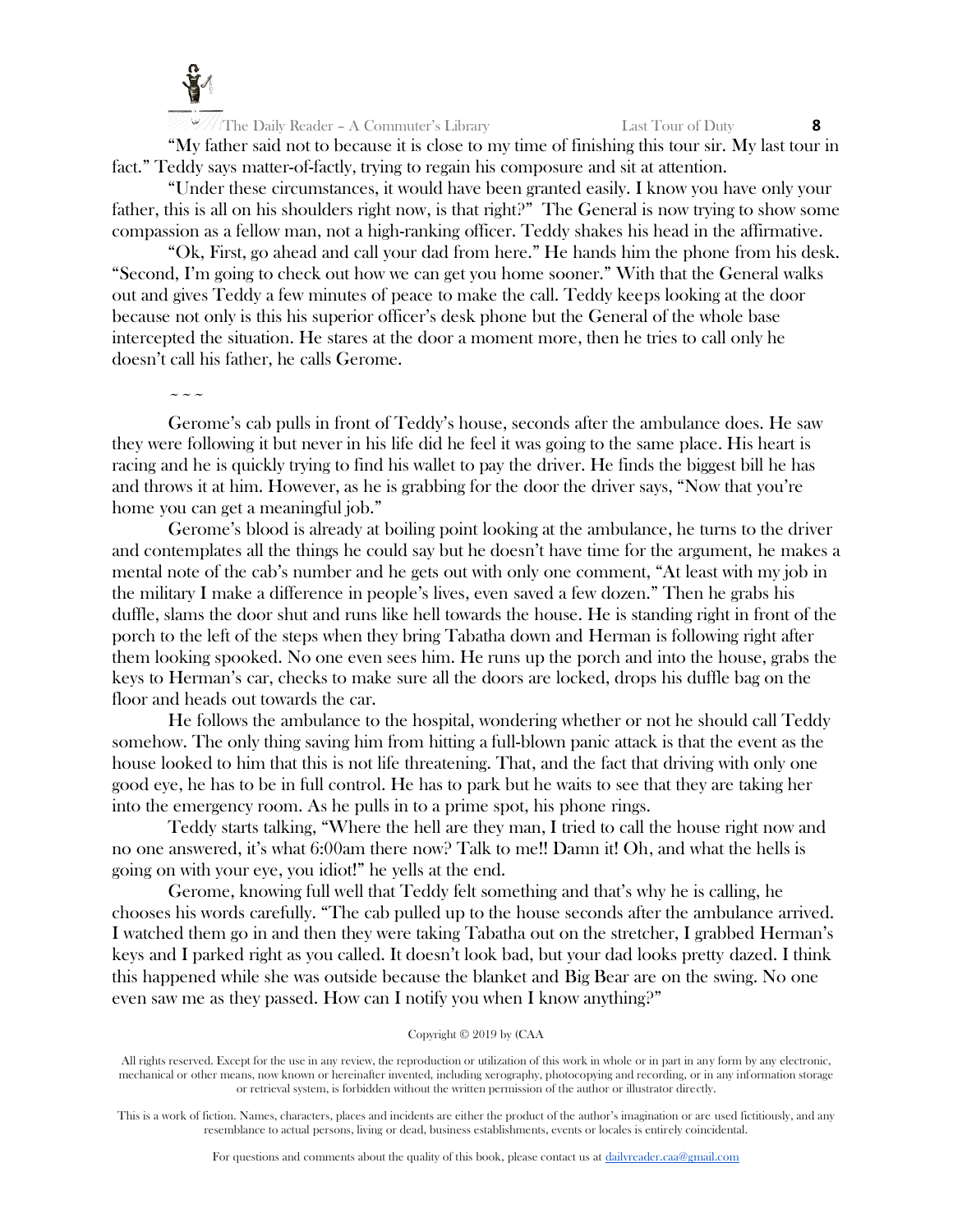

"How can you notify me? That's all you have to say for yourself? Damn it man, too many years to pull this bullshit of avoidance. How can you notify me?!" Teddy repeats the words as the General walks back in. From behind he hears, "Give them my direct number."

Teddy looks behind himself and sees the General shake his head as to say 'go on, tell them'. He looks on the phone and tells Gerome the number even though he wants answers from his friend, both about his sister and him, "Got it Ted, ok, let me go in now. Hey man, take a rest you sound awful." Gerome is very concerned about his friend, who knows what they have been doing since he left; things can change there as quickly as the wind. Gerome's mind wanders at the possibilities.

Before he hangs up, the General takes the phone from Teddy and points to his couch – Teddy walks over to the couch and sits down. In his daze he lays down. The General speaks, "This is General Hatkins, please use my number to call and give us any information you can find out. I'll be here waiting."

Gerome has only spoken once or twice to their superior officer, let alone the General of the whole base. "Sir, this is Captain Lerner, I'm at the hospital now, it's his sister."

Silence for a second and then the General says, "Ok, good. I know she is in good hands then. I'll watch things here." With that he hangs up and looks over at Teddy. He brings him over a pillow and blanket out of a closet and watches as this tired soldier finds enough peace to let the exhaustion win him over.

 $\sim$   $\sim$   $\sim$ 

Herman takes a few deep breaths as the doctors are checking Tabatha. One of them mentions a psychologist and Herman perks up really quickly. "What are you saying? That she didn't pass out? I saw it happen in front of me. This is not a psychotic episode. Get the hell out of here and go find me a real doctor. One with experience in actual medicine. Not one who is still practicing at being a doctor. I'm not interested in having an intern check out my daughter!"

Herman's tirade keeps up and he is getting louder and louder, which makes it easier for Gerome to find them. He rushes through the doors and grabs Herman by the shoulders and turns him around to face him. Herman takes a deep breath and is about to punch whoever grabbed him until he focuses and sees who it is. Then the tears start rolling down his cheeks, "They think it's psychological" he points to the interns looking at Tabatha, then he leans his head onto Gerome's shoulders, the burden is too much for him.

Gerome, gently sits him down next to Tabatha who is laying down on the hospital bed not reacting to anything around her. Gerome looks over at the doctors who are still standing there watching him as if he is a ghost. He stands to his full 6'6" attention and addresses the doctors in his most military voice. Wearing his dress blues when he travels has always been kind of a joke for him but today they will command the attention necessary. "The man asked for a doctor not an intern, go find one. It is his patient rights to have a full-fledged doctor look at his daughter since she cannot speak for herself right now – I'd advise you to listen. If this is too much for you, I'll find one myself. Preferably a woman doctor while you're at it."

## Copyright © 2019 by (CAA

All rights reserved. Except for the use in any review, the reproduction or utilization of this work in whole or in part in any form by any electronic, mechanical or other means, now known or hereinafter invented, including xerography, photocopying and recording, or in any information storage or retrieval system, is forbidden without the written permission of the author or illustrator directly.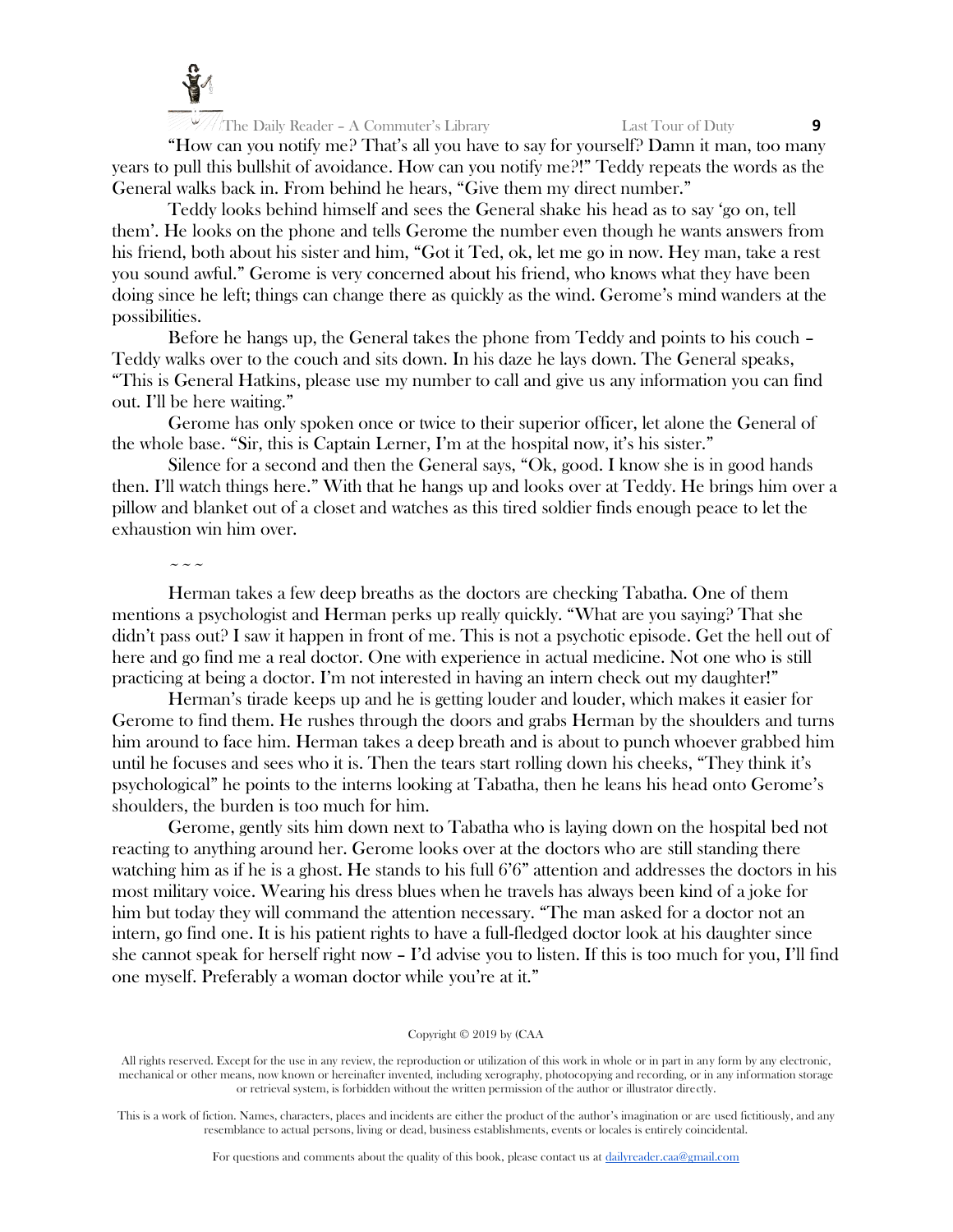

The two doctors look at each other and without a word, they leave. Gerome turns back to the bed to see Tabatha laying there, her breathing is shallow he can see that and he looks at all the monitors to take in what they are telling him, her blood pressure is low however, thankfully her oxygen level is good. After taking all this in he approaches the bed and leans down to kiss Tabatha on the forehead as he has done a thousand times before. Only this time it rattles his insides deep down in places that should not be rattled right now.

This time, it's different. This time he is kissing a woman that he cares for more than he can admit to himself now. His heart is beating out of his chest and he has to find some composure as he stares at her eyes, willing them to notice him. He hasn't seen her in two years. He sits on the bed and picks up one of her hands and holds it to his chest. Wanting her to feel his heart beat, wanting her to connect to something. He leans over her face again and she blinks.

Herman jumps up as he sees her eyes move too. It's the most she has done since they have arrived. He holds her other hand and kisses her palm. Her head moves over to see Herman, really see him. She knows its him, Herman can feel their connection. She knows her daddy is here for her.

Slowly, she looks at her other arm and follows it to her own hand to see who is holding her. She connects with Gerome and stares; their eyes meet and he patiently waits for her recognition. "Teddy?" she questions.

"Teddy is good, I left him back at the base, I was discharged early. I'm home for good now my dear." Gerome says in a quiet voice because his real one is lost in his throat. Tabatha lifts her hand to touch Gerome's face and he leans forward to let her. "Your eye?" she questions. He shakes his head yes. Herman let's go of his daughter and walks over to the other side of the bed, he pulls Gerome's shoulder to make him turn. He stares at Gerome's eyes and sees a subtle difference in one of them. He looks at his daughter and wonders how she can see these things so quickly. "We'll address that later." Gerome simply says.

Tabatha shakes her head to indicate she understands. She looks back at her father, then again at Gerome and back at her father now. "I can see it now Daddy. The whole thing." Herman takes a minute to digest what she said to him. First of all, she hasn't said the word Daddy in months, second, she is telling him something he needs to understand. 'Think damn it, think!!!' He yells inside his head.

Gerome looks at her and takes out the drawing he has. "Does it have to do with this?" He shows her the paper from Teddy. He is nervous that it will upset her again, but instead she smiles and shakes her head yes.

"That's the last part." She watches as Gerome hands the paper to her father. He stares at the picture knowing there is something to see. His first reaction is to say out loud, "yellow?" and as it came out he looks to her to make sure he didn't insult her.

"Yes, it's yellow Daddy." She smiles. With each smile she is gaining strength from inside. She pulls Gerome's hand closer to her and he scoots closer to the head of the bed. She releases her hand from his and places it on his thigh, then she pats his leg. "You're a good man Gerome, one of the best according to Teddy. Too bad you're married to the marines."

## Copyright © 2019 by (CAA

All rights reserved. Except for the use in any review, the reproduction or utilization of this work in whole or in part in any form by any electronic, mechanical or other means, now known or hereinafter invented, including xerography, photocopying and recording, or in any information storage or retrieval system, is forbidden without the written permission of the author or illustrator directly.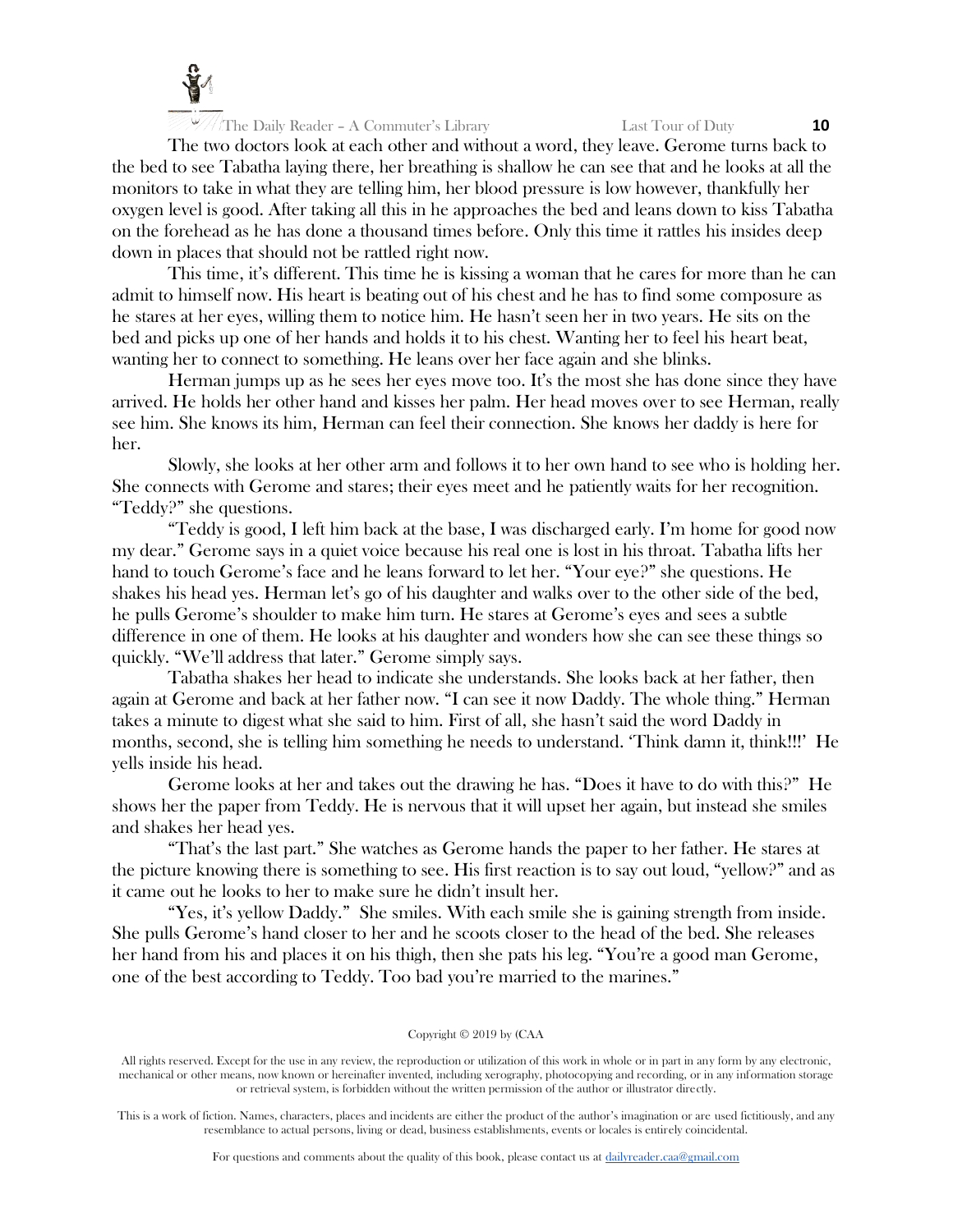

Both Herman and Gerome look at her with total confusion on their faces. Now is not the time to get into this. They need to know why they are here. Gerome breaks the silence, "How are you feeling now Tabs? Your heart? Breathing? Tell me what's going on, please. And don't lie, I can read all the monitors here."

Another voice from behind them says, "Actually, it will be nice if you tell me." Everyone looks around to see a woman doctor standing at the foot of the bed. "I was told I was requested by a giant of a soldier."

Gerome stands up and turns to her. "I apologize for that miss, but the interns were making a mess out of the situation. They saw a woman in shock and assumed she needed a shrink before examining her thoroughly. And before you ask, yes, I have military medic training."

The doctor smiles, "Well, they were right on one count, you are a giant Captain. If you could step aside though, I'd like to talk with the patient."

Both men step down to the foot of the bed and let the doctor do what she needs to do. Quietly she asks Tabatha a few questions. The men are still pondering about the conversation they had with her and trying to make sense of her words in their own brains. Herman looks down at the picture again and all of a sudden grabs Gerome's arm, who looks down at Herman and shakes his head yes, he realizes Herman found the woman as he is pointing to the stem.

The doctor clears her throat and they turn to her. "Well, for one thing, it sounds as if Tabatha has an irregular heartbeat, for that I'm going to call the cardiologist down to check. This could have been the reason for her passing out this morning. The second thing I'm assuming you all know about, she asked you to call Officer Bangle. I'm going to make my call, you can make yours." She says as she walks out.

Herman looks at his daughter, "Have you remembered something?"

"Yes Daddy, I finally saw the whole thing. Last night." She answers

Gerome looks at the two of them and thinks. He thinks about what he heard about and the questions that Teddy kept asking him when it first happened. One of them being, 'she had to have seen where he took her. Why can't she tell anyone? She had to have seen where she was going, right? It's not like her not to notice her surroundings.'

Gerome walks over to Tabatha and picks up her hand again, his heart begins to beat rapidly again. 'Damn' he thinks. He is questioning his own sanity right now but he asks anyway, "Did you not see what happened originally? Were you blindfolded?"

Tabatha looks down, then at her daddy who has been a rock throughout all of this. She looks back at Gerome and almost melts into his eyes, she tears herself away and with her other hand she reaches for Herman, and he comes quickly and holds her hand. "Let me call him now." While holding on to her hand, he calls the officer. "He said he will be here within the hour."

The three of them are about to engage in a conversation about what happened when the next doctor comes in. "Good morning gentlemen, do you mind if I check this patient. I know I am not a female doctor, however our female cardiologist Dr. White, is out of town right now, I can assure you I know as much as she does." He tries to joke, the other doctor filled him in on what has been going on with this patient.

## Copyright © 2019 by (CAA

All rights reserved. Except for the use in any review, the reproduction or utilization of this work in whole or in part in any form by any electronic, mechanical or other means, now known or hereinafter invented, including xerography, photocopying and recording, or in any information storage or retrieval system, is forbidden without the written permission of the author or illustrator directly.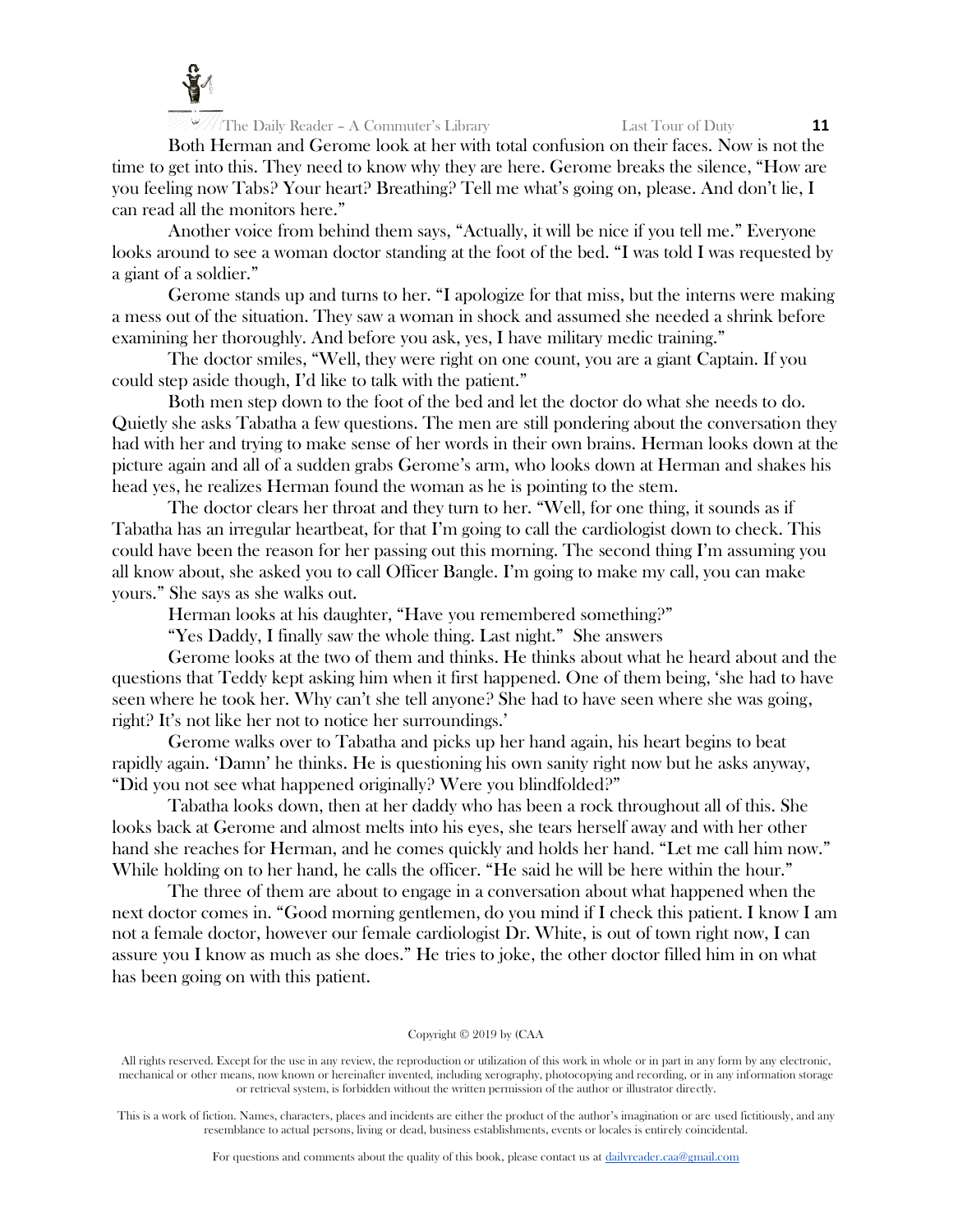

Tabatha lets out a small laugh, music to Herman's ears. He hasn't heard that sound in months. Gerome realizes this and feels a moment of relief himself. The doctor continues, "I will most likely put you on a monitor for the next twenty-four hours but I want you to be watched here, not the kind you can wear at home. There will be a couple other simple, non-invasive tests that we will run along the way. Is everyone comfortable with that?" He looks from one to the other when really all he needs is the patient's approval.

Tabatha looks at the doctor, "I'm good with that, my captain is home, he will watch so I don't get up and dance today." She smiles and glances over at Gerome.

Gerome is beside himself with emotions he is not sure what to do with. Herman is elated to hear her voice not crack, it's been a long time since she found her inner strength. To hear her say a whole sentence without her voice dropping the ending. His baby is coming back, his "son" is home, and things are finally looking up. He tries to draw some strength from her and some solace from the little bit of peace in the room.

After the doctor's exam, he leaves Tabatha alone and says he will check back throughout the day to see how the monitor is doing. A nurse comes in right after he leaves with a cart that has many wires, Herman draws a gasp. The nurse explains what everything is and Herman and Gerome are shaking their heads as if they know anything. Bottom line is, they have to walk away right now so the nurse can put on the monitor. This, they can do.

Gerome puts his arm around Herman's shoulders and they step out of the room for a moment. Outside the room, Gerome allows himself to finally exhale loudly. "I know the feeling son. I haven't done that in months. Does Teddy know what's going on? He hasn't called me yet." Herman speaks to Gerome as he would his own son. He has always done that with this young man. Watched the two boys grow up before his eyes and become the men they are today.

Gerome looks over at Herman and shakes his head, he can't bring himself to speak though. His tongue is tied to the woman beyond that door. No longer is Tabatha (Tabs) his little sister, no longer is she a good friend, something changed in him and in her and he is trying to put words to the feelings he is having inside himself right now. He hears Herman speak to him but can't answer. Gerome is hoping his silence isn't misinterpreted.

Herman takes Gerome's phone out of his hand and scans through it. He sees an overseas number on the last incoming call and hits it to call that number, hoping it gets him to his son. The phone rings once, twice, three times, then he hears it fumble and fall on a desk or floor before he hears a gruff voice answer with, "General Hatkins speaking".

Herman takes a moment to speak, 'his general?' something must be wrong. "Um..He,…..Hello this is Herman, I'm…"

"You must be Teddy's father, yes we've been waiting for you to call. Thankfully, your son is still sleeping on my couch. He has been out since he called the Captain before. Hasn't slept much recently, but most of my medics are in the same position. It's been rough around here lately. Teddy came in this afternoon and spoke to me about his sister. I spent the day working out how we can get him home sooner. Still working on that. I can wake him if you'd like or you can tell me the information and I'll relay it to him." The General fumbles with the phone because he ran into

#### Copyright © 2019 by (CAA

All rights reserved. Except for the use in any review, the reproduction or utilization of this work in whole or in part in any form by any electronic, mechanical or other means, now known or hereinafter invented, including xerography, photocopying and recording, or in any information storage or retrieval system, is forbidden without the written permission of the author or illustrator directly.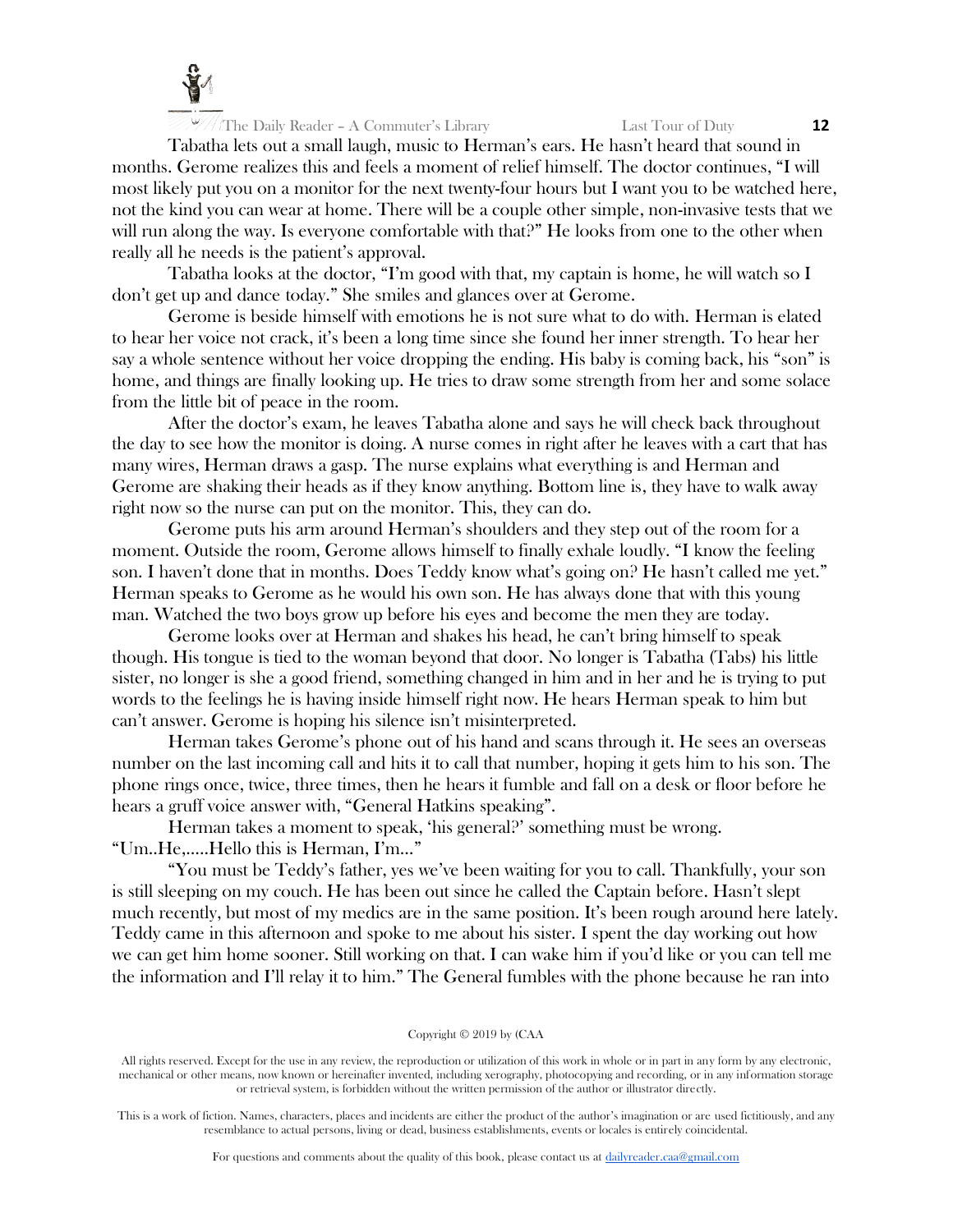

The Daily Reader – A Commuter's Library Last Tour of Duty **13** his office and didn't want the phone to wake Teddy. They ended up needing to give him a sedative because he became inconsolable earlier.

"Oh, ok. No, don't wake him. The good news is that his sister may have an irregular heartbeat which caused her to pass out today. She is actually doing very well. She even asked to speak to the arresting officer from ….." Herman pauses because he is not sure how much the general knows.

"From the incident a few months ago, yes, he told me about that and I'm sorry to hear that things like this even happen. Good thing Teddy and Gerome weren't around at that time because I'm afraid they'd be in jail themselves with what they would have done to that guy. Myself included and probably half this platoon. We take respect of women very seriously around here, no tolerance for anything less. I assume that it's a good sign that she wants to speak to the police." The General received more details from Teddy when he was in his delirious state before. More details than he wanted to know about any of his soldiers and all he could think about is his own daughter around that age and what he would have done to the rat bastard that destroyed Tabatha.

He continues with, "I have a cousin out there who is a top-notch lawyer, I'll send you his number on this phone so you can call him and see what you may need."

"I appreciate that sir, I'm not sure we need him yet until Tabatha speaks to the police officer. Tell Teddy that his sister is really on the mend this time and she is so happy to see Gerome too, her whole face lit up. Tell him, well, tell him to be safe and we will see him sooner than he thinks." Herman can't believe he is talking to a General but he also hears what the man is not saying. He knows that his son is in a bad state of mind right now. His gut is telling him so. Knowing that this man is looking out for his son personally is making it easier to handle. This General must be an exceptional man, most superiors wouldn't trouble themselves like this, at least Herman thinks they wouldn't.

"Will do." With that the general hangs up.

Herman slides Gerome's phone back into his pocket and shakes his shoulder a second to get him out of his stupor. "It's a lot to watch and you only came home today. Do your parents even know you're back yet? How did you even know where we were?"

Gerome shakes his head out of his cloud as he hears Herman's voice being directed to him. "Yes, I called them from the airport and told them my intentions are to stay with you guys. I promised Teddy I'd come help you guys out and then surprise Ada by showing up at the wedding. Mom says it's a good idea because I'll only be in the way at the house. My cab pulled in as the EMTs were taking Tabs into the ambulance." He grins as he remembers her saying the last part. She meant what she said about him being *her* captain and he knows it.

Herman, knowing Gerome's mom, laughs too. He knows she probably meant every word. He would be too big of a distraction and she needs to give Ada all her focus. "I should call her and tell her what's going on though, no?"

"No son, she has enough on her mind. When things happened with Tabatha, she spent many nights at the hospital with her because sometimes when I touched her accidently, she screamed more. A very tough time, let your mom celebrate now. Besides, at least this time the

#### Copyright © 2019 by (CAA

All rights reserved. Except for the use in any review, the reproduction or utilization of this work in whole or in part in any form by any electronic, mechanical or other means, now known or hereinafter invented, including xerography, photocopying and recording, or in any information storage or retrieval system, is forbidden without the written permission of the author or illustrator directly.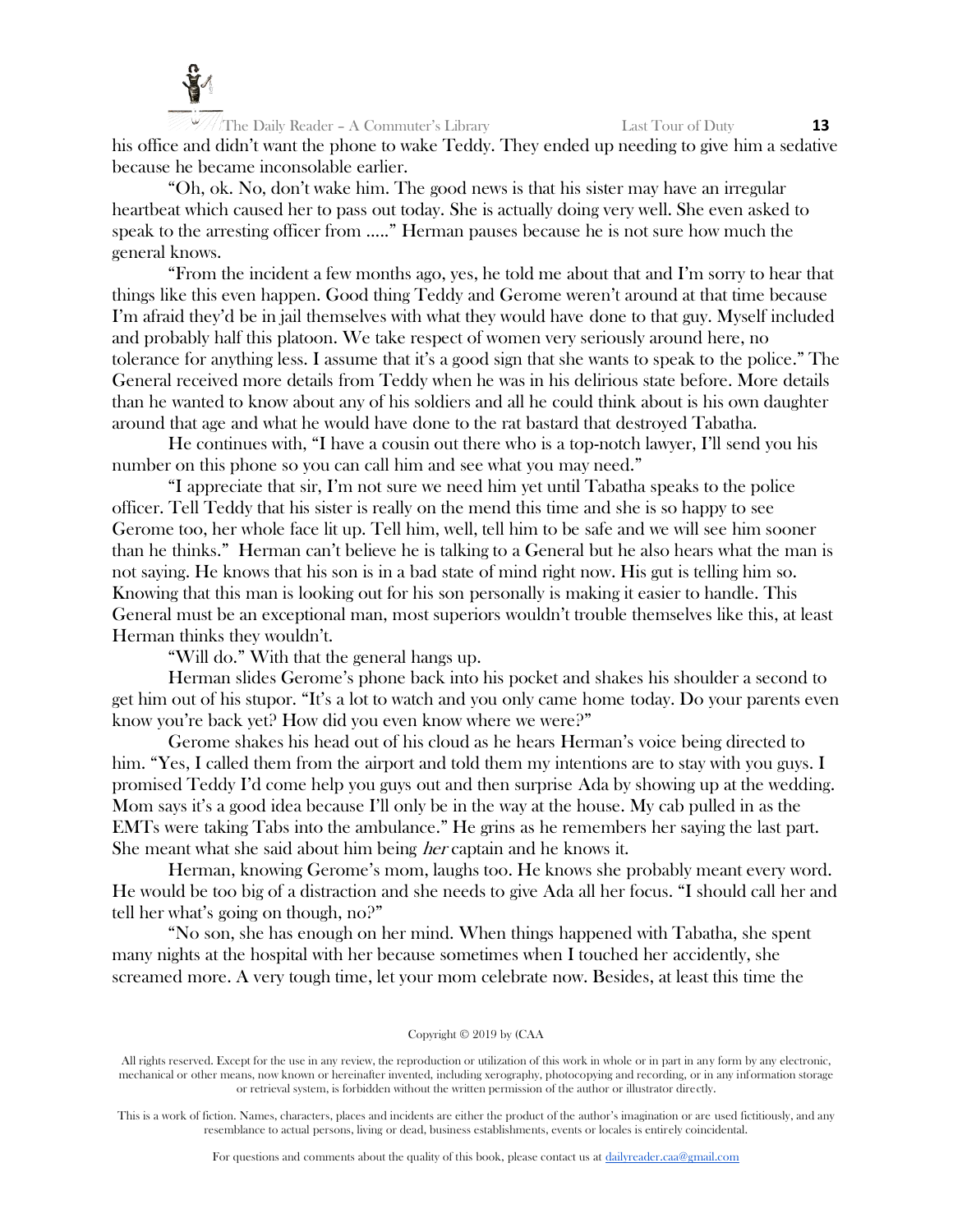

The Daily Reader – A Commuter's Library Last Tour of Duty **14** doctors know what's going on and she is in a great mood right now. More so than I've seen her in months." Before Gerome can respond to Herman they hear a voice.

"Gentlemen, am I interrupting a family moment?" says the officer.

Herman recognizes him right away and shakes his hand. "This is Gerome, my other son." Herman introduces the two men. Gerome straightens up like the true soldier that he is, more out of habit than anything else, and shakes the officer's hand with marine strength.

"At ease soldier you're on civilian territory but I appreciate the sentiment and I completely respect the uniform don't worry. Herman, what's going on?" he asks

"I don't know, she came out of her trance and began talking about how she needs to speak to you and how she sees things clearly now. I don't know what that means do you?" Herman can't hide the worry in his voice.

The officer pauses for a moment and thinks about the meaning or possible meaning. After a moment or two, he begins to grin, "I was there when Tabatha was first brought in, and her eyes were swollen shut as you remember. I had asked her if she remembers seeing anything that could help us. At the time she wrote me a note that says her eyes were fuzzy. I wonder if she is remembering something from when she could actually see that day. Is it ok to go in now?" he asks.

"We're waiting for the nurse to come out, she is setting up a heart monitor on her. She came in from the porch and passed out early this morning. Hence the reason I told you to come here. She is doing ok though, they aren't too worried, cautious yes, but not worried." Herman feels the need to clarify, maybe for himself he is not sure.

The three men stand there for a moment looking at the door when thankfully it opens and the nurse walks out, "You can all go in now." As she passes Gerome she pauses and puts her hand on his arm and shakes her head in the affirmative. Gerome puts his hand on the same spot as he sees something in her hand. A note. He slides it into his pocket.

Gerome responds in kind. He follows the other two men in, not sure as to whether or not he should read the note yet. He decides to wait, positive the right time will show itself. Tabatha is now siting up in bed and looking kind of radiant, not the look you'd expect in the hospital. Or, this could be Gerome seeing what he wants to see and not the reality. He blinks his eye a couple times. No, she is radiant, even with all the wires sticking out of her.

The officer walks over with a chair and shakes her hand. "I was told you wanted to speak to me. Is that true?"

Tabatha looks around and reaches her hand over to Gerome, he quickly shows up at the side of her bed and takes her hand. She squeezes gently, then a little harder, she takes a deep breath and begins to speak. "Daddy, you may want to sit down first." He grabs a chair and Gerome takes a step even closer to her.

Another deep breath, "Remember how you asked me to see things, to remember what I saw. Actually saw." The officer shakes his head yes. "Well, I've spent months putting myself in an almost comatose state staring out at the night sky as it was on that day, dark. I had to see in the dark, didn't I?"

Her breath is getting a little hard, Gerome squeezes her hand to give her strength. She looks up at him and smiles. She moves over on the bed and Gerome takes that to mean she wants

## Copyright © 2019 by (CAA

All rights reserved. Except for the use in any review, the reproduction or utilization of this work in whole or in part in any form by any electronic, mechanical or other means, now known or hereinafter invented, including xerography, photocopying and recording, or in any information storage or retrieval system, is forbidden without the written permission of the author or illustrator directly.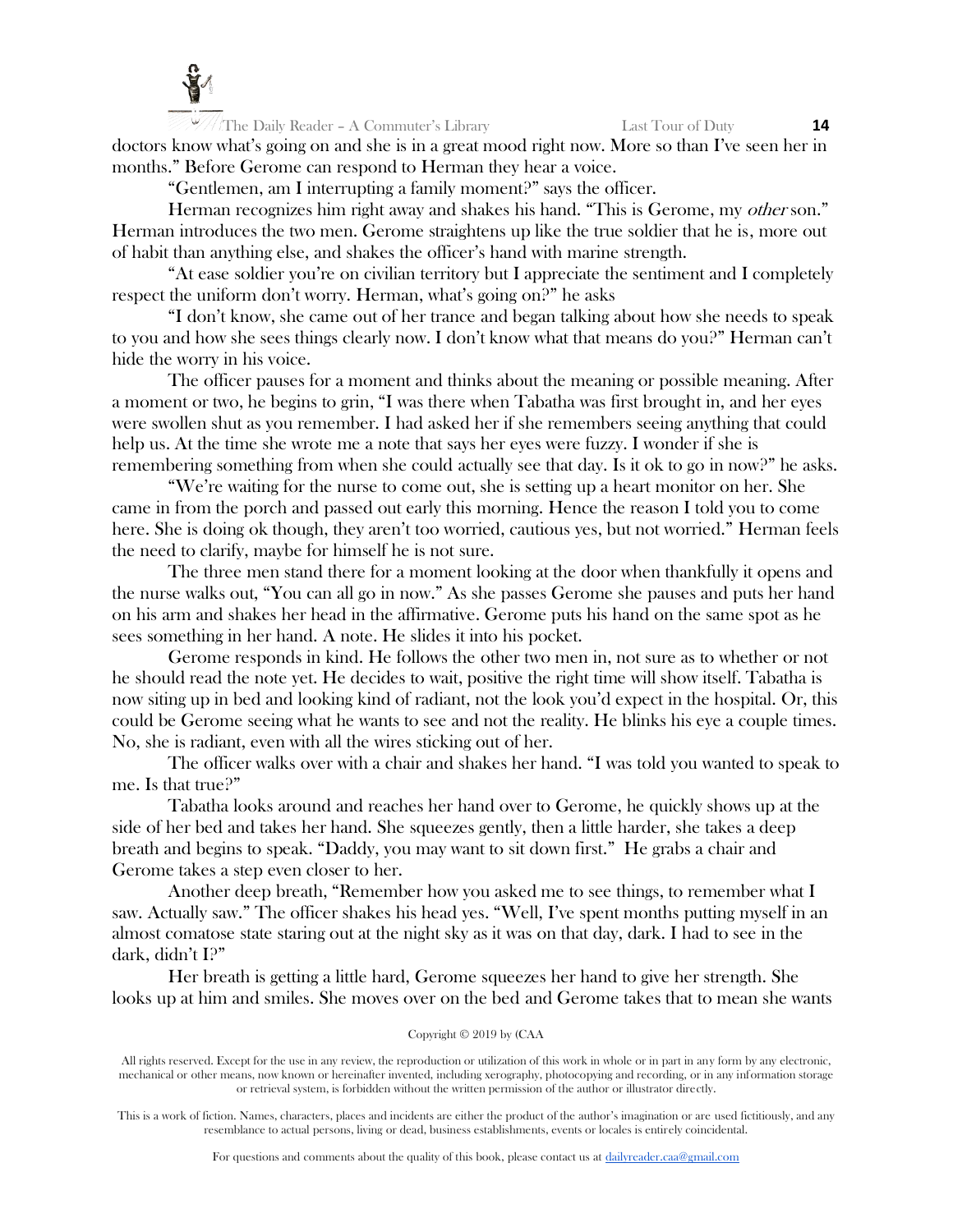

The Daily Reader – A Commuter's Library Last Tour of Duty **15** him to sit down next to her, which he gladly does, still holding her hand with one hand and puts his arm around her with the other.

Tabatha leans her head into Gerome and continues, "The day we went out, was supposed to be like a date. I apologize Daddy, I told you I was going out with friends. We had spent the night before talking all night at a party down by the pier. One of those singles parties that let everyone in as long as you register first." The officer shows he understands and continues to write in his notebook, very official. Gerome likes this man.

"After he took me home he asked if I would be willing to spend the next day with him. I had no work that day so I agreed. He seemed like a nice person. Treated me well, made me laugh, and seemed to love life. He told me about how he went last year to that party and the girl he met there lead him on and left a bad taste in his mouth so he wanted to make sure I really wanted to go. I had said yes. A little worried why he would admit that but on the other hand I kind of understood.

We met at the pier and I left my car there, oh….you know that part don't you, your guys found it there. Anyway, He drove me out to this open field, the one out by the art museum. It's so pretty that time of year, lots of yellow flowers growing there."

Gerome heard the word, yellow and tenses up. Something is very telling about that picture now. His mind begins to race to try and figure it out, he reaches into his pocket and pulls out the picture, he hands it over to the officer. He looks down at Tabatha and she nods.

The officer looks at the flower and doesn't seem to understand what he is looking at, he looks up at everyone and they are waiting for something so he looks again. He finds the women in the stem of the chrysanthemum or is this a rose? What could that mean? "The field is covered with roses you said, but this is not a rose is it?" That much he could tell.

"We walked along the roses and talked. The weather was actually very nice. We were having a really nice time. He knows everything there is to know about flowers. He showed me the subtle differences between the varieties. I had no idea there were so many and was completely engaged in the conversation.

At one point he asked me if I was mocking him and I said no. I told him I was actually fascinated by his knowledge. He brought me over to the areas of the park that not too many people know about he said. The far end passed the buildings, passed the lilies and the flowering bushes, there all by itself sits a patch of yellow chrysanthemums. I remember seeing how they grew in a perfectly rectangular patch.

I even commented on the fact that it was so precise. He appreciated that I noticed that. He asked me if I noticed anything else about them. I could not and he shrugged and said, that's ok, it's very subtle, not many can see that the middle of them has a small tinge of orange. It's a variety that he developed himself. I bent down to see them and sure enough there is a small tinge of orange but only at the very centers of the flowers.

I stood up to smile at him and he took my hand very gently. I had no idea what was coming next. There is no reason for me to think anything would. We were having a good time." Tabatha looks over at the table near her and Gerome follows her eyes. He gets up to get her the glass of water sitting there, then resumes his roll next to her.

## Copyright © 2019 by (CAA

All rights reserved. Except for the use in any review, the reproduction or utilization of this work in whole or in part in any form by any electronic, mechanical or other means, now known or hereinafter invented, including xerography, photocopying and recording, or in any information storage or retrieval system, is forbidden without the written permission of the author or illustrator directly.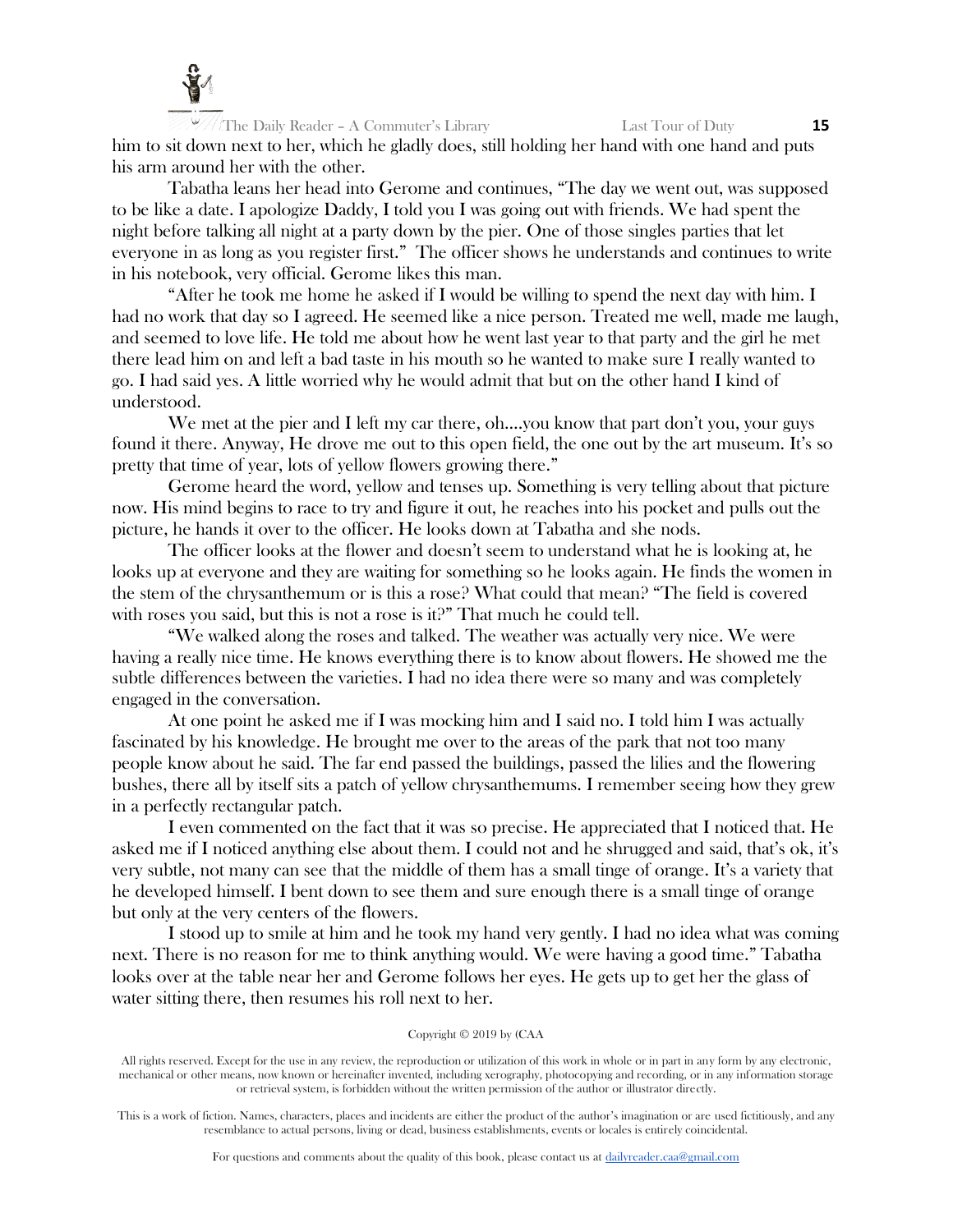

The officer is mulling over the current information, "What's under the flowers Tabatha? What is so significant about them?" he asks professionally.

Tabatha shakes in Gerome's arms and he whispers into her ear, "It's ok, tell him everything you can, you have the strength of ten men." She looks up at him and grins, it's the same phrase he told her whenever she felt she couldn't get a project done or a public speaking activity in school.

"I'll tell you in a minute, you need to see all that I saw first. He walks with me into the wooded area right passed that. I assumed he was going to talk to me about what we were seeing and when I asked him about a specific bush he stared at me in a way I did not recognize. We were maybe twenty feet into the trees when he went behind a tree, the tree is marked on the side I could see with a very strange mark – I don't know what it is, but I have since looked it up. It's a pagan symbol for truth.

Then he said to me in a voice that was gruff and unrecognizable, 'Tell me the truth, why did you come out with me? Pity?' and I remember staring at him and said I came out with him because last night I found him to be entertaining and a real gentleman. He shines a red light at me, that he had taken from behind the tree, then he shines it around me in a circle. 'ok, that looks like the truth'.

At this point I was getting nervous but I knew where we were and knew I could run towards the buildings and find a person to help me. He said, 'follow me I'll show you more flowers I created'. This, he said, back in his regular voice. I followed him thinking it was only a fluke and I misheard him. We went north for about a hundred trees." She pauses

The officer asks, "How do you know that?"

"Because I was nervous, I always start to count things, it calms me down, so I counted a hundred trees and we walked in a straight line which I realize now is north. There we saw another perfect rectangle of flowers, these were blue and in a blue hue I don't remember seeing on any other flower there before. I told him how impressed I was and asked him why he doesn't introduce his flowers to the botanical garden.

This is when the first strike happened. Right across my face, I hadn't expected it, I didn't see it coming and didn't get a chance to block him. With my hand on my now swollen cheek and eye I stared at him and simply asked, 'why'. He said he was sorry and that he didn't know what came over him. He gets full of rage when people mention the botanical garden management because they have laughed at him in the past and think he is a joke. I apologized, but I think that was his plan all along. To show me the flowers. Not just his flowers, these particular patches.

We walked some more, only this time he had my hand suddenly handcuffed to him and we went towards 10:00 from that patch of blue flowers. We walked about two hundred steps and I saw a green patch of a ground covering I had never seen before either. Also, in a perfect rectangle." She looks at the officer, "I hope you're writing down these measurements, it's important and you'll see why soon." He nods.

Gerome, on the other hand has already made up his conclusions, under those flowers another woman is buried. It's the small amount of remorse he has, he kills them then says he is sorry and gives them a proper burial. Hence the woman in the stem. They are all underground, as

# Copyright © 2019 by (CAA

All rights reserved. Except for the use in any review, the reproduction or utilization of this work in whole or in part in any form by any electronic, mechanical or other means, now known or hereinafter invented, including xerography, photocopying and recording, or in any information storage or retrieval system, is forbidden without the written permission of the author or illustrator directly.

This is a work of fiction. Names, characters, places and incidents are either the product of the author's imagination or are used fictitiously, and any resemblance to actual persons, living or dead, business establishments, events or locales is entirely coincidental.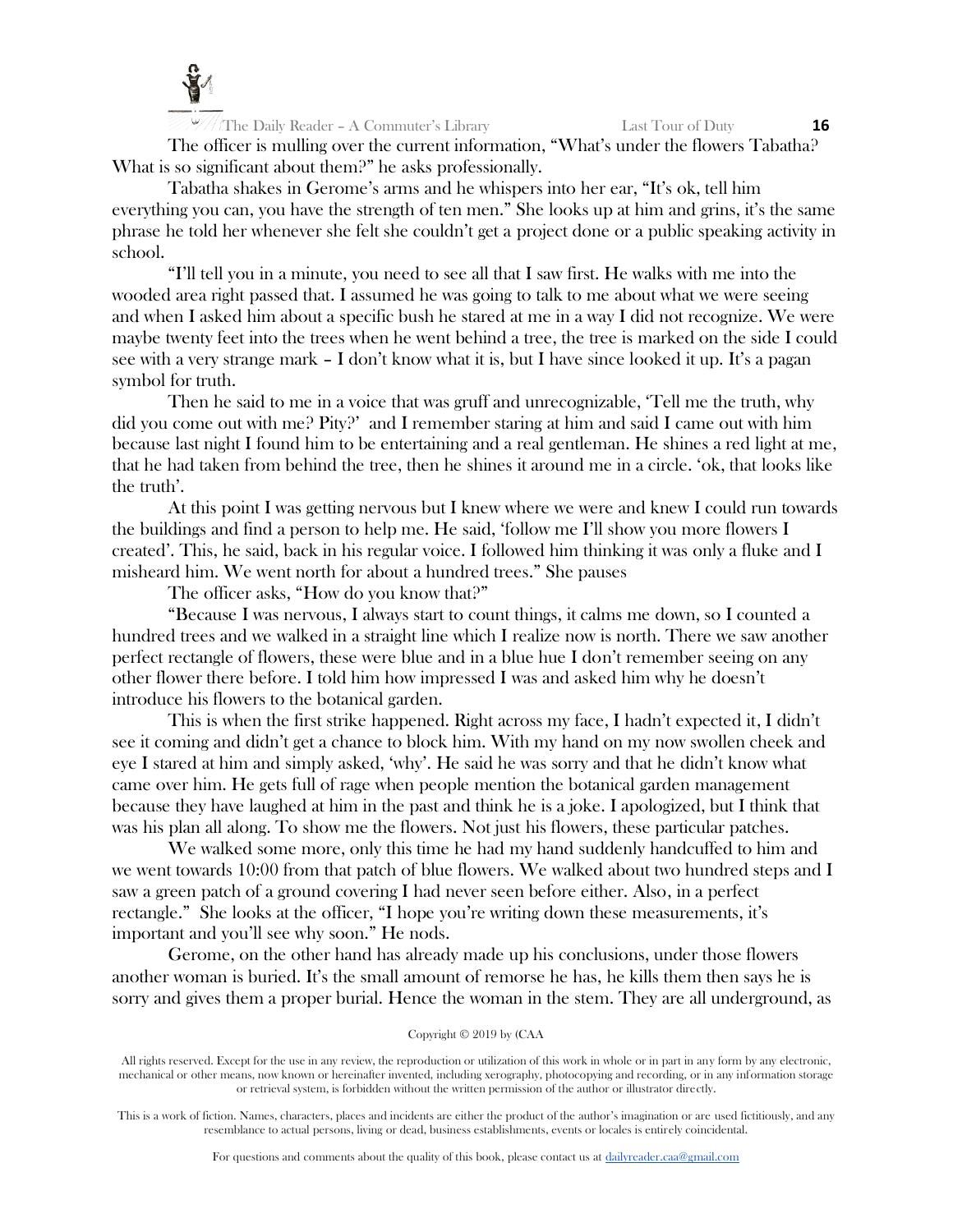

The Daily Reader – A Commuter's Library Last Tour of Duty **17** she would have been. His heart is racing right now, but this is the story that Teddy wants, this is what they all need. Closure.

She begins again, after scooting further into Gerome, "We walked further into the woods, now in the direction of 2:00, for another eighty-five steps then a quick direction change to 9:00 for another hundred and sixty-two steps. Here he put me down on a large rock and relocks me onto a ring that is screwed into the second rock. I am still sitting up at this time. In front of me I can see what looks like a cellar door, the kind people used for a storm shelter. The door said four, one, two and had a combination lock on the front. He went to the door and opened it and took out two long metal rods, he measured them against each other, then he came and measured it against my spine, I felt the top of one at the base of my head. I remember, that at that precise moment I froze, my voice was gone and my desire to fight too. I don't know why but my head was so lost I could not imagine what he had in store for me so instead of panicking I chose to stay alert and keep looking for a way out.

Then he went back and put them both back, 'damn' he said, 'neither of these fit. You're obviously taller than the others. We'll have to take you back home, I have more there.' He wasn't really talking with me – more like his words were at me. He unlocked me from behind and immediately grabbed my other hand and locked them together behind me. As we begin to walk right passed the door, we continue walking for almost three minutes, and suddenly we were out at the parking lot. It was then I realized why he parked where no other cars were. He knew where to park, he had to have planned this from the beginning.

He shoves me into his car and ties a rope around my neck to the back of the chair, 'if you get any ideas of pulling forward to get out, you will only choke yourself' he said with a smile. From here we drove out easily, no one suspected a thing as we drove by. I watched all I could watch, we passed the signs for Rammy's Bar and Grill, passed the overpass, went as far as the exit to the piers. My eyes kept flashing from side to side to take in all I could. He got off the highway at #5 and drove past four traffic lights, going away from the piers. We pulled into a storage area, the kind with the rented lockers, he pulled into the third gate on the left and we drove down to aisle 17. He stopped here, took out the keys to the car and left me there. He was only gone a couple minutes, I didn't see where he went because I couldn't turn my head, but it was definitely to the left because I heard him walking, I think he took close to fifty-three steps but I'm not sure because on the way back I heard a few more.

When he got back into the car he threw a few metal items into the back seat. I heard them, not see them. He drove off, he was being very methodical. Clearly this was all part of the agenda. Daddy, remember when you told me that no matter what happened you would love me?" she looks at her dad.

Herman is in full horrified mode, he has heard some of this before, but not all, and neither has the officer. He is writing as fast as his hands can. He did not bring a recorder. He can only shake his head.

She looks up at Gerome, he shakes his head yes too. She looks at the officer, "Nothing you can say will change our minds about you Tabatha or how we feel, and I'm not even family." The officer smiles.

## Copyright © 2019 by (CAA

All rights reserved. Except for the use in any review, the reproduction or utilization of this work in whole or in part in any form by any electronic, mechanical or other means, now known or hereinafter invented, including xerography, photocopying and recording, or in any information storage or retrieval system, is forbidden without the written permission of the author or illustrator directly.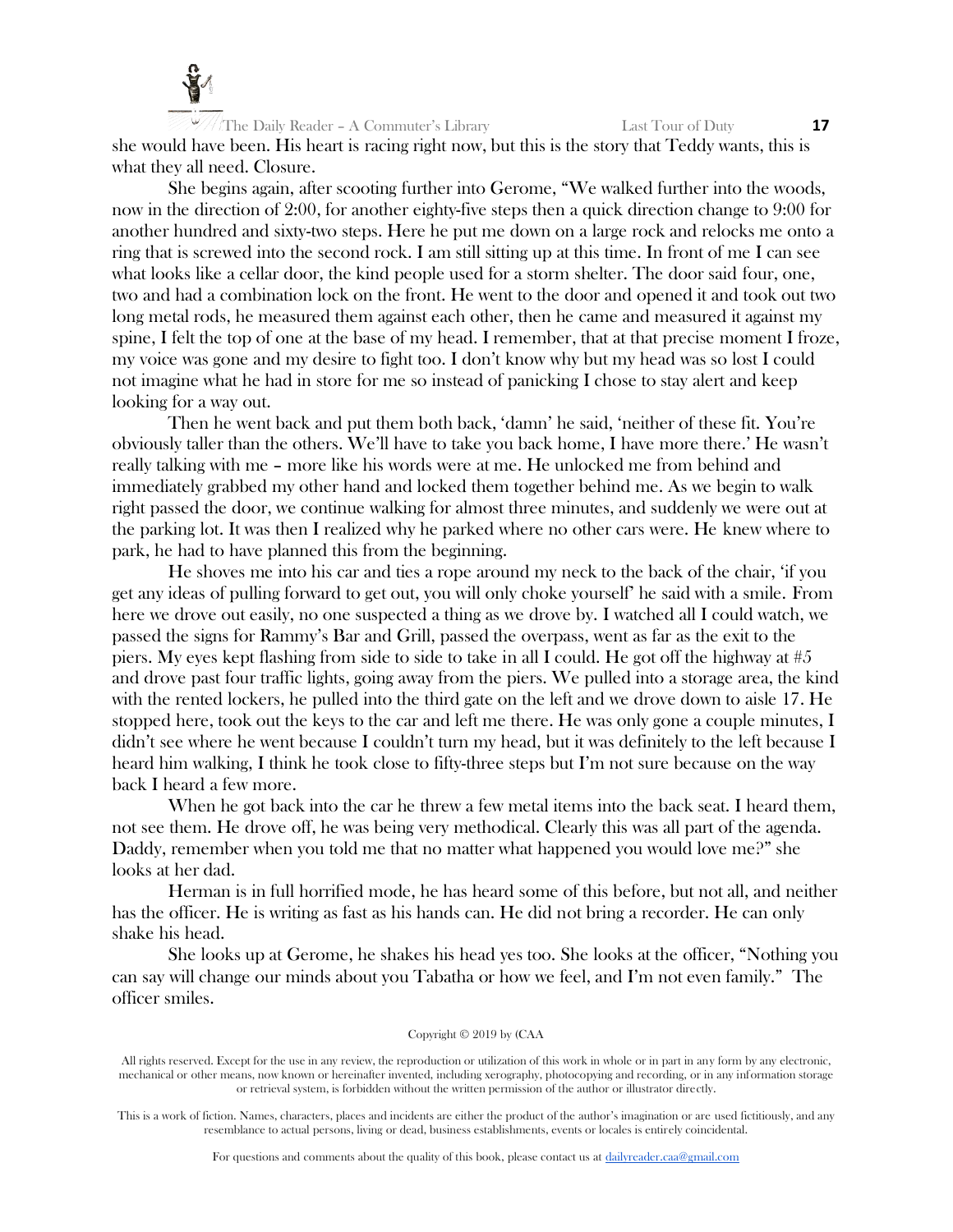

She gathers up her strength from Gerome and continues, "I said to him that I thought he was good looking but that I was not into kinky sex. That I preferred it the old fashion way. Hoping that maybe that's all he wanted. He looked over at me and started to laugh though. He said, 'you think I want to have sex with you? That's absurd we're not married. I would never do that unless I'm married. Do you want to marry me?' he asked. I told him that I don't know him well enough yet but that anything was possible.

He looked over at me and smiled, only this time it wasn't a bad smile, it was his old smile, a kind one. I had hoped that I softened whatever he was thinking. We drove along highway eight going south, I noticed that we passed the exit to the amusement park and then we passed the exit to the waterway and then we passed the exit that said 'farm county'. After that one we got off and took a left. This road was more gravel than road and we were on it for a good ten minutes before I saw anything noteworthy. We passed a sculpture of some kind of metal on the left and then we turned right. The roads were not marked. Twenty-seven trees on the right later he pulled into a driveway, the house is quaint with blue shutters.

He took me out and actually undid the handcuffs. We went into the house together and he said, 'welcome to my home' and then proceeded to take me to the bedroom. He slid over to his dresser and handed me a ring to put on. 'now we can enjoy ourselves' he said.

All of a sudden, he was being completely civil. Completely normal, I had no other option but to make sure he thought I enjoyed every bit of our time together. I'm sorry Daddy." She looks at Herman because now his daughter is admitting that she is no longer a virgin in front of him, this was the beginning of the trouble unfortunately and the least of Herman's concerns, thankfully he knows she did not get pregnant from this.

The officer suggested that she take a break but she shook her head and said, "If I don't say this now, I don't know that I can restart this. You need to know this. You need to save the others. You see, after he finished with me, he kissed me ever so tenderly on the cheek and turned into a new person. I was getting up to get dressed when he started beating me up. This came from nowhere. He was yelling at me that I dirtied his sheets and that his brother is going to kill him now. So many hands and other things were upon me at once I didn't know what to do. I tried to defend myself only after a couple seconds my hands were held up by another man. He was much taller and stronger. As he held my hands up the man I was with stopped and stood there stunned in his tracks. The second man was very angry when he said to his brother, 'you had a virgin in my bed?!! His anger was sincere. He literally threw me on the floor and I slid into the dresser. The bruises you saw on the man you think is my attacker were not from defensive wounds but from his brother.

You see, they started talking in front of me how he is only supposed to bring him the women, not take them for himself. How he is supposed to stick to his job, the one he was taught. Then he told him, he will have to do something different with me because I am not even pretty enough to be a flower. That's when I realized that under all those perfect flower rectangles is a buried woman. You have to find them. You have to notify their parents. They deserve to know."

Tears begin to fall off her face and Gerome wants her to stop, he looks at Herman who is ready to lose his lunch from the past year. Gerome's military training is the only thing keeping him

#### Copyright © 2019 by (CAA

All rights reserved. Except for the use in any review, the reproduction or utilization of this work in whole or in part in any form by any electronic, mechanical or other means, now known or hereinafter invented, including xerography, photocopying and recording, or in any information storage or retrieval system, is forbidden without the written permission of the author or illustrator directly.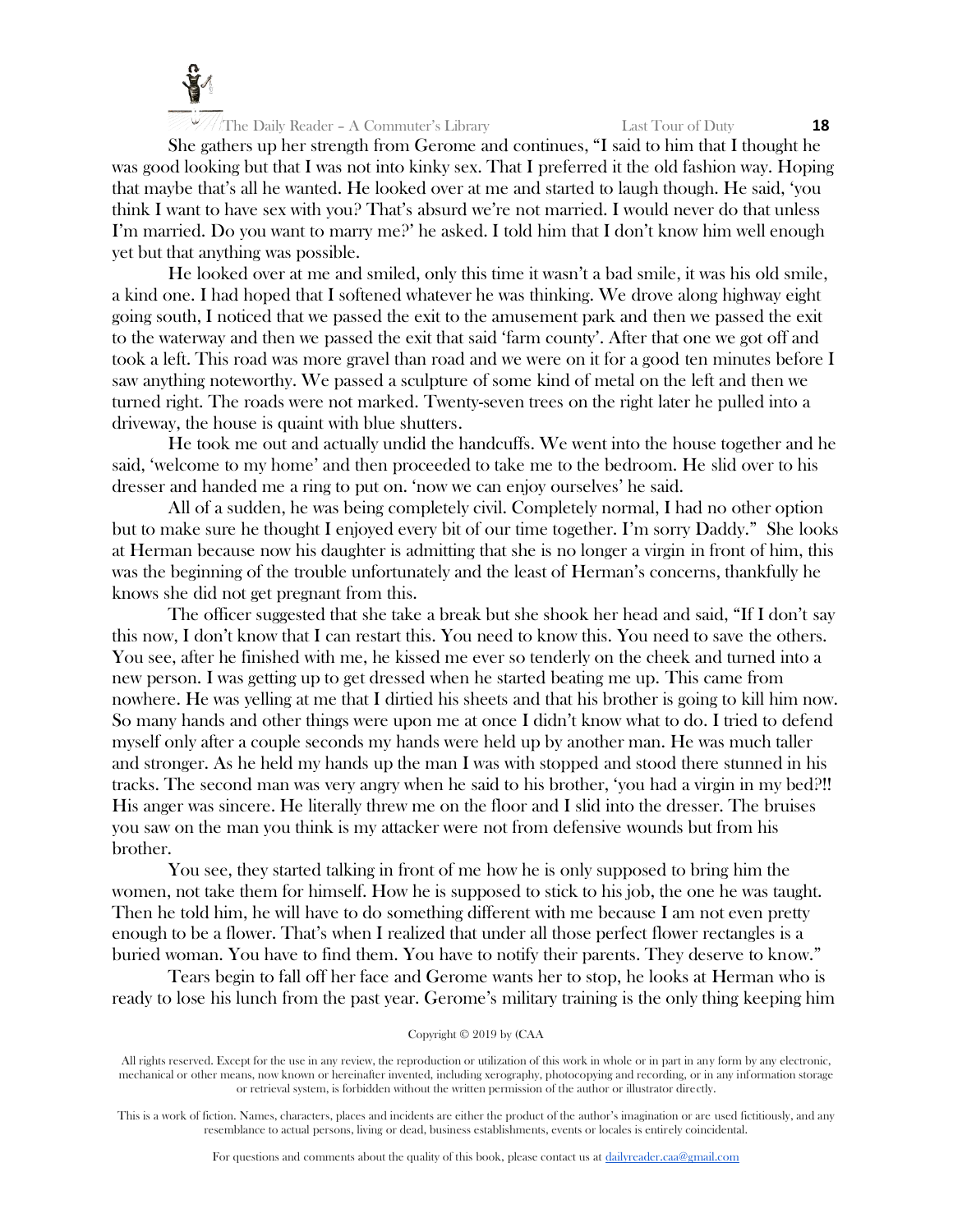

The Daily Reader – A Commuter's Library Last Tour of Duty **19** strong. The officer is looking kind of meek as well. Gerome is hoping she is almost done. She pats his arm that is around her and whispers, "just one more thing ok?" he shakes his head.

"What I've been trying to see is what that man looked like. You see, at this time, my eyes were already starting to swell and I was on the floor, but what I remember seeing now is his size, he is about the size of Gerome here, with a tattoo on the back of his neck that looks like a chalkboard with tally marks on it. He has as many marks as there are women in the park. I was to be the fifth one.

It's like his own personal joke to the police; that they can't find him and he is carrying around the evidence. Then he went to the drawer and held a gun to his brother. I couldn't help myself I yelled at him to stop. He turned to me and laughed. He looked down at his brother and said, 'look the little philly actually likes them puny, you must have done a good enough job this time, I won't kill you, but I can't guarantee next time. He pulled me out from where I was and looked me over and told me I wasn't worth his time, that he would go find a cow in the field that will satisfy him better. He threw me again. I think that is when my ribs cracked.

He went over to his brother, and this time I saw his face and I realized last night that I knew the face. I've been staring ever since to try and put that face to something, and I finally figured it out. It is not that everyone laughed at him at the botanical gardens, it is his brother. His brother is the curator over at the gardens, he is the one who has kept him down low. He must have endured years of abuse from him, I couldn't have been the first one. Might night was no way the first time his brother beat him. Maybe, I'd like to think anyway, that maybe he really did like me because he was so gentle actually during that time. Sorry daddy." She pauses to make sure Herman knows she didn't mean to do what she did. His face is frozen watching her.

"I've seen the curator before because I used to go to the gardens all the time. Remember Daddy? We always would have our best walks there." She is looking at her daddy again and he looks awful and part of him looks relieved at the same time. He stands and comes towards her.

At the foot of the bed he says, "All those nights outside, you were trying to remember what you saw? We could have used other methods, hypnosis maybe? It wouldn't have taken as long. I could have driven you around, anything." His voice sounds a little desperate and she hears it, everyone does.

"No, it wouldn't have worked, I had to be bringing it up myself daddy. I wanted to, I needed to. You see, when the guy at the gas station knocked on my window and asked if I was ok, I could only turn my head slightly to say no, I was tied again. The man who saved me works at the gas station, he knew something was wrong, I saw it in his eyes. He also recognized the guy I was with. He knows more than he said at the beginning. I think he fears the brother as well but maybe he never saw the end results and didn't want to do it anymore." She looks over at the officer and says, "He may or may not still be around. If he is afraid, he could have left town out of fear. The guy is really big, but his DNA must be on all those other women, it has to be. Or maybe theirs is at the house or in the car, the car doesn't look like it was cleaned in years. Check the trunk, the house everything. Please officer, make this right. Oh, and one more thing, check on him in jail. He is probably being abused there too. It's not his fault. He is almost as much of a victim as I am."

#### Copyright © 2019 by (CAA

All rights reserved. Except for the use in any review, the reproduction or utilization of this work in whole or in part in any form by any electronic, mechanical or other means, now known or hereinafter invented, including xerography, photocopying and recording, or in any information storage or retrieval system, is forbidden without the written permission of the author or illustrator directly.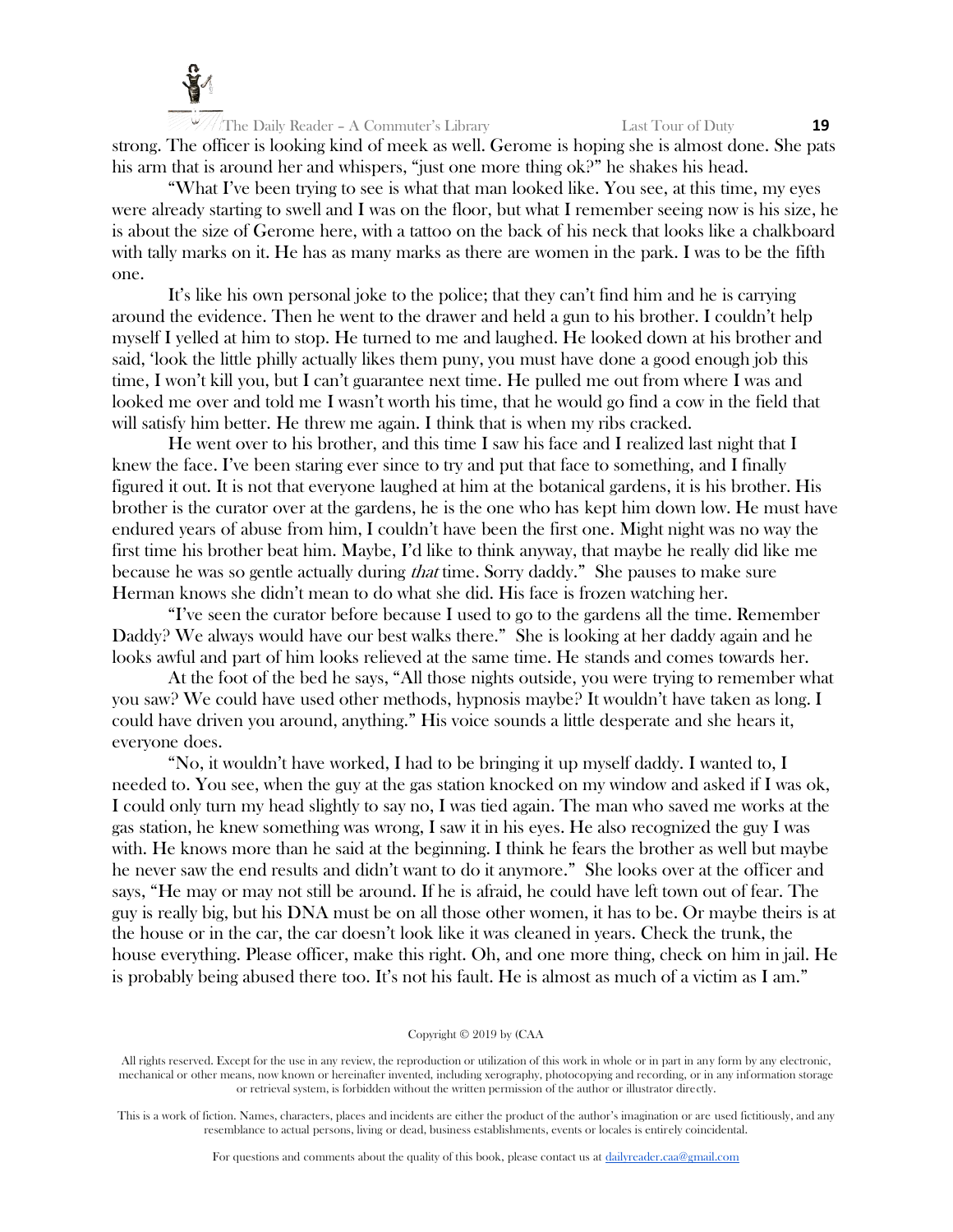

 $\sim$   $\sim$   $\sim$ 

Herman stands tall and sees his daughter for the beauty she is, sees her strength and courage and sees her sitting in the arms of the man he hopes will stay that way. Even though he knows he should be shaken to the core, he also knows that he is very prideful right now. All he can say is, "You've done your mother proud my dear. Teddy will be amazed at your bravery. All that military training must have been handed over to you via mind bending or however it is that you two communicate together. Part of me wants to cry, I do, really. Simply sit down and put my head in my hands and cry this all out which I haven't been able to do, however, the other part of me wants to scream from the rooftops how much I love you right now and how proud I am of you. You, Gerome, Teddy, you all have given me so much." At this, his voice chokes and he walks over to give his daughter the hug he has been longing to give her for months.

Gerome gets up and walks the officer out of the room. "Not what you were expecting huh?" he says.

"No, my friend, not at all. I'm going to call this in immediately and I will follow up with you guys in a few days. Please tell her this may take some time to get approval to exhume these bodies and to identify them along with coming up with the proof we need to get the brother. I'm happy she did this now and not years from now, because hopefully no one else has been targeted yet while the scared one is in jail." The officer is set to go when Gerome stops him

"If she is right, he is most likely being abused on the inside. I think I can speak for the family when I say to see what you can find out and do for him, ok? Unless he is not as innocent as she is portraying him." Gerome doesn't want him to go unpunished but he doesn't want him to be punished more than necessary either.

Officer Bangle has been a very busy man these past couple of days. With the exact directions from Tabatha, they found all the places she mentioned. The botanical gardens were closed and the curator furious. He has the tattoo she spoke of and based on that they have him in a holding cell until they exhume the bodies.

On the third day, the judge approves the exhumations, Officer Bangle has to be there for each one. With the first one, they find not only a woman, but a woman buried in what looks to be dirty sheets. The little brother did this to assuage his own involvement. This way the true culprit would be found. He is positive that there is some DNA on those sheets that will make his case so much easier. They find the second one, same thing, and the third and the fourth. Each time buried in the sheets they were wronged in. The women are also buried with their identifications, either a work ID or their driver's license, making his job so much easier. First, he will look into all the most recent missing persons reports. He will have to speak to the little brother soon, however, he will speak to the district attorney first to see if this constitutes as turning in state's evidence and what that can mean for the little shit. Because in the officer's eyes, he still is a criminal, an unwilling one, but a criminal just the same. At the very least he is an accessory to each one of these.

With the forensics department working on warp speed they are waiting on final results before they have all they need for a quick conviction. After the day of digging, they found the house and not only search the house itself but the whole two acres of land as well as looking for any possible bodies missed. Thankfully, none were found. The locker turned out to be full of

## Copyright © 2019 by (CAA

All rights reserved. Except for the use in any review, the reproduction or utilization of this work in whole or in part in any form by any electronic, mechanical or other means, now known or hereinafter invented, including xerography, photocopying and recording, or in any information storage or retrieval system, is forbidden without the written permission of the author or illustrator directly.

This is a work of fiction. Names, characters, places and incidents are either the product of the author's imagination or are used fictitiously, and any resemblance to actual persons, living or dead, business establishments, events or locales is entirely coincidental.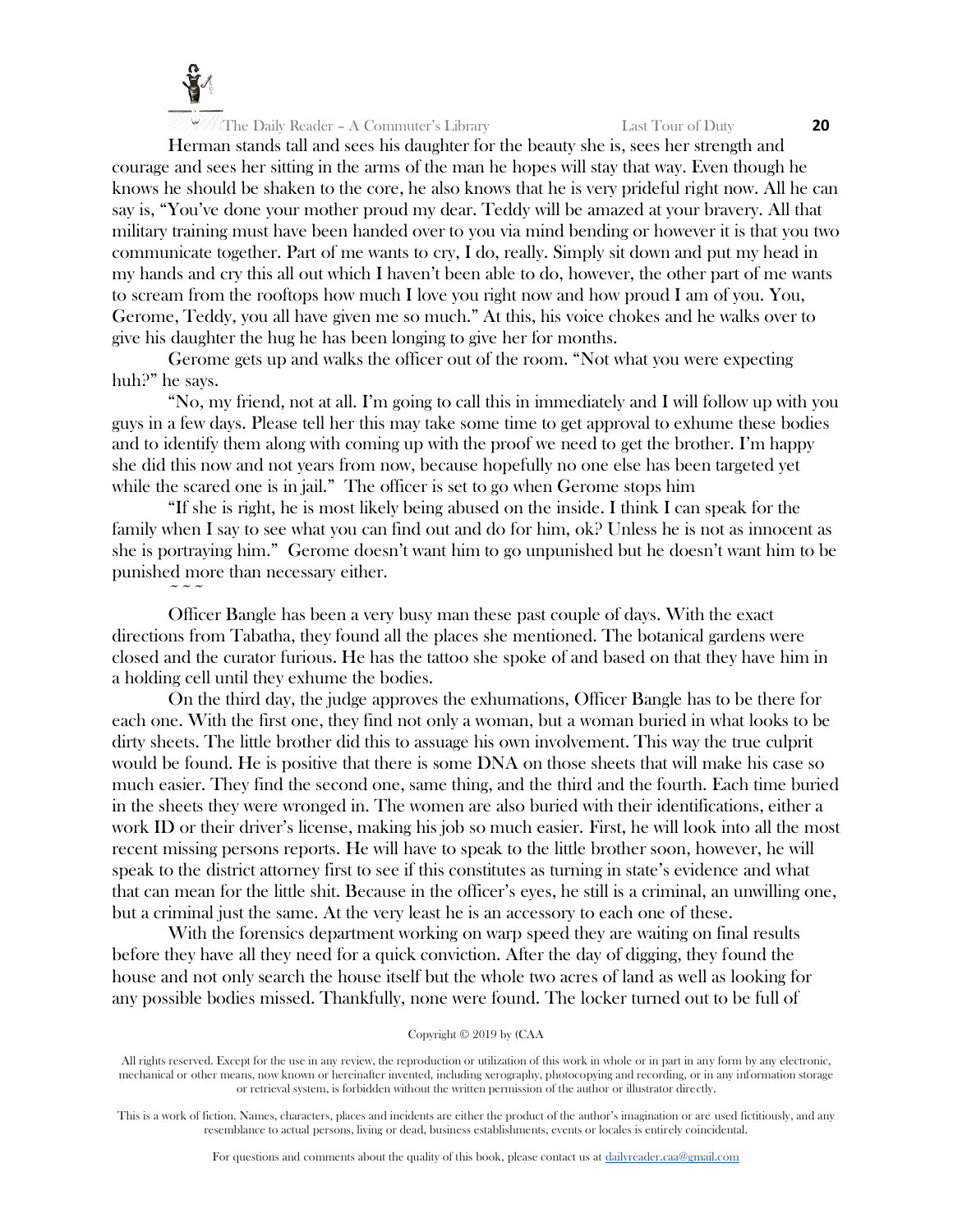

The Daily Reader – A Commuter's Library Last Tour of Duty **21** various metal pipes, ropes and other unmentionables. Plus, they found a couple of shovels in different heights and a bag full of jewelry.

The cellar that she talked about is exactly that. It turns out it was used as a bomb shelter back during the big war and because it is out in the wooded area, no one thought to dismantle it. The officers find at least three days' worth of dried food, water and clothing at the bottom of the steps. All of which are being tested as well. His department head keeps complimenting him on finding out the information and the officer keeps pointing out the credit all belongs to Tabatha. His superior corrected him by saying that the only way she called him back specifically is because he left her feeling safe and for a woman traumatized by men, that's a big compliment.

Officer Bangle comes into work on the fifth day after Tabatha's case started moving in fast gear, to find Herman standing at his desk. He greets him warmly. "Good morning sir, how is Tabatha?" he asks in a professional tone.

"She is fine, thank you. Turns out her heart has been giving her problems for a long time and we've always attributed it to other issues and events in her life. The doctors apologized for missing something like this. Gerome has been amazing, as was expected. They haven't left each other's side since he got home. She came home yesterday with a new treatment plan. My son Teddy is getting discharged early, hopefully in a week or two. Apparently, family circumstances can alter your leaving time. Who knew?" He shrugs.

"That's good to hear, but I doubt that's why you are here, is it?" the officer responds

"Actually, Tabatha asked me to come by. She wants to check on the man in jail. The first one, and to tell you that the man from the gas station has a tattoo under his left ear that she thinks to be a snake. If that helps you." Herman is still uncomfortable with all the details.

"Well, if it will ease her mind you can tell her that the district attorney, DA, has spoken with the man you are asking about a couple of times and that he sang like a canary as the saying goes. He is all too happy to get his brother behind bars. He even copped to what his brother had over him in the first place. Being that he is cooperating so well the DA is contemplating leniency, although he is not totally convinced he feared his life. His reputation yes, but not his life.

I'm sure he will get what he deserves in the end. I understand her hesitation though, so tell her the DA is on the case and let's leave the details between us. The final DNA results will be here today or tomorrow. The curator has lawyered up but every time they are here to see him they leave frustrated. Which is good for us.

Oh, and one more thing. Please tell her that all the families have been notified and each one has expressed extreme gratitude to the unknown person who gave us the tip. We won't be telling them any more than that. It's not necessary. Although the news media is all over the digging and shutting down of the gardens, so if anyone asks her any funny questions tell her to stay quiet. Then apologize to her from us because no one here will say a word. We all believe in keeping tips anonymous. Otherwise no one would ever call in." He finishes with a sigh.

"With Gerome in the house I don't see it possible for anyone to ever approach her. Then, when her brother shows up you can rest assured she will never be alone the rest of her life." Herman finds the strength to laugh.

"Bangle! My office!" his chief calls to him.

#### Copyright © 2019 by (CAA

All rights reserved. Except for the use in any review, the reproduction or utilization of this work in whole or in part in any form by any electronic, mechanical or other means, now known or hereinafter invented, including xerography, photocopying and recording, or in any information storage or retrieval system, is forbidden without the written permission of the author or illustrator directly.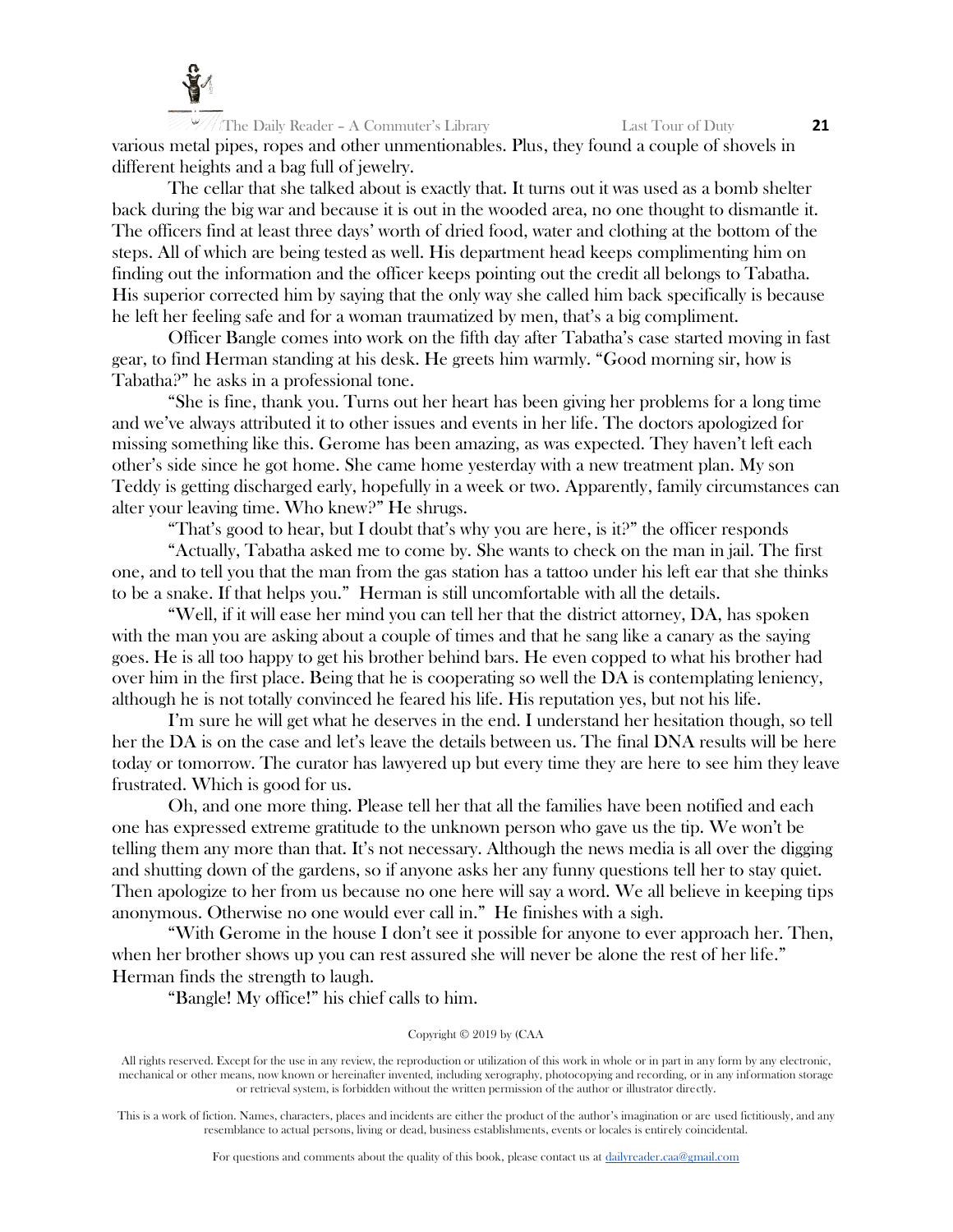

"Hold that thought, this should only be a moment." He says to Herman and walks over to the chief's office.

The door closes behind him and the chief looks at him, "Getting personal is only going to hurt them. Be careful." He starts with this and moves to sit behind his desk. "Sit down" he motions to the chair in front of his desk. The officer obliges.

The chief takes a breath and continues, "Just got word from uptown that our little man in jail was beaten half to death last night. One of the women we found was the convict's sister and he put two and two together on his own and a little street justice pursued. The guards had to pull him off, then accidently let him go when they found out who he was beating. They pulled him off in time though. What did you tell the dad?" he asks

"I told him the DA is working with him so that the onus of what happens is not on us. Then I told him I'm sure he will get what he deserves. I think I agree with the guards. Sorry, my opinion doesn't matter I know." He stands thinking the conversation is over.

"Stanley, listen. We're all of the same opinion. Don't let it be known to the family at all. Military people have connections sometimes and we don't want him finished off on our account. Let it be an accident like last night." With the word accident he used quotations with his fingers. He continues as the officer reaches the door, "The DNA results are all in – we got him by the balls, no way can he bully his way out of this one. DA wants it to be done without a trial and I'm inclined to agree, Tabatha doesn't need to see him again. Attorneys want him to plea insanity and he threw a fit, our guards got in there right before the lawyer was knocked down. Tell him that things will all work out. We got this case covered."

"Herman also mentioned that she remembered the guy at the gas station has a snake tattoo. Her eyes were slits but her mind was working overtime to see all she could see, it's taken her six months to remember all the fuzzy images and put them in clear pictorial memories. I'll send out James to visit the station again. Maybe now we'll find him." He says and leaves before the chief could say more. Secretly he is dancing around right now.

"Herman, the chief confirmed what we mentioned already. The DNA results are conclusive and are on target with everything she said. Please send her my best for a speedy recovery. I think we should keep our contact strictly professional." He puts out his hand to shake Herman's hand.

Herman takes the hand and pulls the officer in for a quick hug. "Screw professionalism with me, you can't say you weren't affected when she told that story. I'll take it to my grave as I'm sure you will too. Keep up the good work." He pats the officer on the shoulder as he walks away.  $\sim$   $\sim$   $\sim$ 

Teddy gets off the phone with Tabatha and keeps shaking his head in disbelief. His General is sitting in the room with him again as Gerome requested. Gerome didn't want Teddy alone and now he understands why. Teddy doesn't know whether he should celebrate her strength or go jog off this anxiety. He looks over at the General who is sitting still, contemplating all he heard on the speaker call.

"News like this can destroy the strongest of men. But she is in good hands now. She sounds like she is in a good place. Not that that makes it easier to know what she went through, but

## Copyright © 2019 by (CAA

All rights reserved. Except for the use in any review, the reproduction or utilization of this work in whole or in part in any form by any electronic, mechanical or other means, now known or hereinafter invented, including xerography, photocopying and recording, or in any information storage or retrieval system, is forbidden without the written permission of the author or illustrator directly.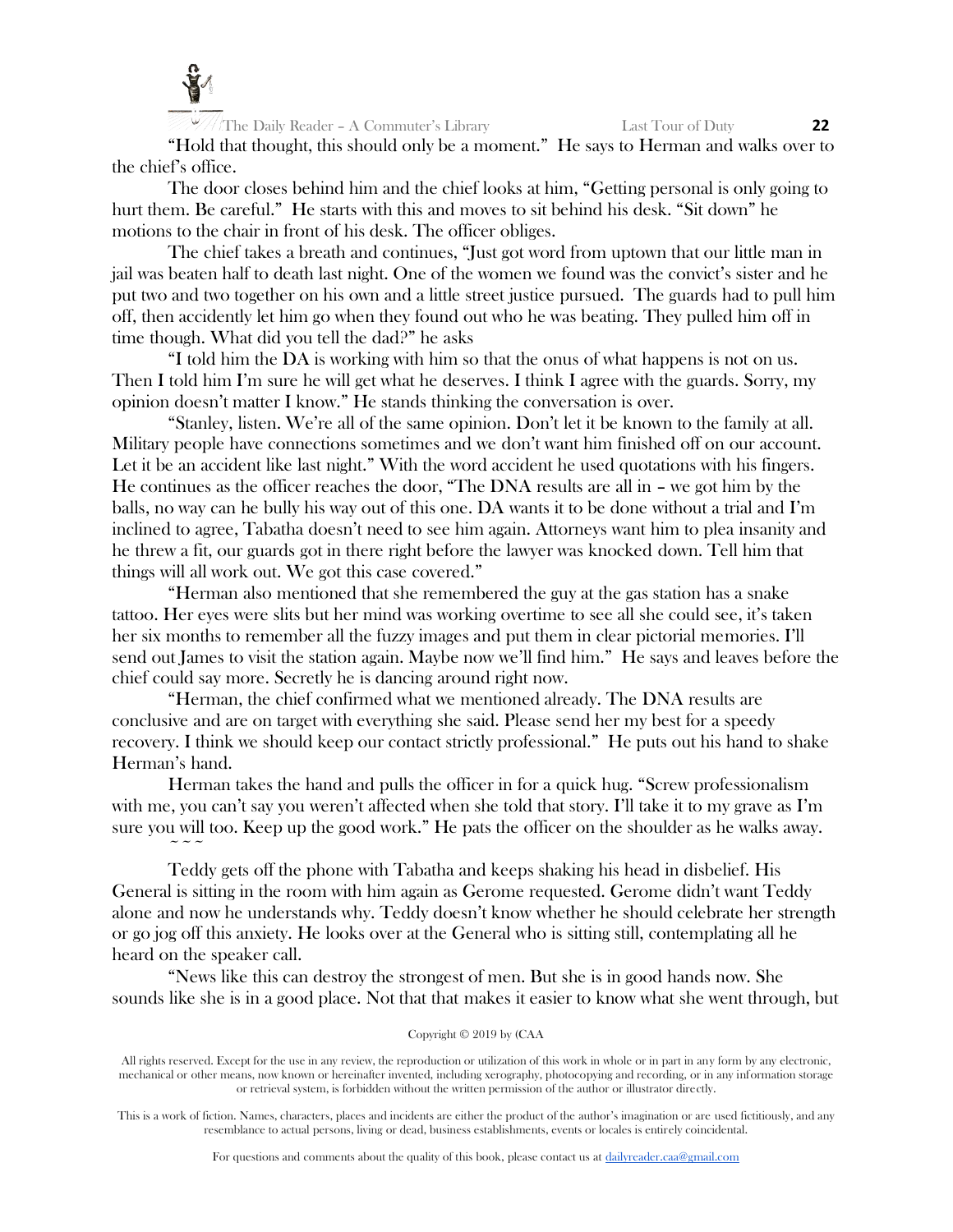

at least now you know. She used every trick in the book to help her jog her own memory, the counting the looking for small items like tattoos instead of the big picture. She's done the force proud even if she isn't a real part of us." This the first thing he could think to say to Teddy. Part of him wants to respond like a father should, but the logical side of his brain wins out and keeps him distant as he should in his superior officer role.

Teddy paces a few more times than looks at the general, "Sir, the next two weeks will be long but if I had to stay six months after this I think I would go insane. If she can tough out these past months, I can tough out two more weeks. I'll be home in time for Ada's wedding and that will be a big surprise to everyone. The marines have taught me more than I could have imagined. My career here has been a rewarding one. In civilian life, I hope to make you proud too sir." He stands looking at his General and salutes with a tear rolling down his cheek. He waits to be saluted back so he can wipe the tear away with a little dignity.

The general stands and comes around his desk. He has been with this young man for all three of his tours. He has shown nothing less than perfection in everything he has done and learned to do. Becoming a medic and a mechanic have brought out stellar performances. He noted also that he has received a number of accommodations as well. His decision made, he says, "I'm sending you home on tomorrow's plane. Take a couple weeks of R&R and you'll get your official papers in a couple weeks. I'll make sure this happens. Good luck soldier and keep in touch." With that he hands him a handkerchief and salutes at the same time.

Teddy takes the handkerchief and uses all his self-control not to hug the man. He looks him in the eye and sees that his superior is doing the same. It's been a long road together and this is the end. Or maybe it's the beginning. The beginning of new things. He will be home in days not weeks. He will call his dad tomorrow and let the surprise hit him first. He turns now to walk out and is stopped by a hand on his shoulder. The general is looking him in the eye, "You've already made me proud son." With that Teddy turns to leave.

 $\sim$   $\sim$   $\sim$ 

Gerome isn't sure how Teddy is doing, but Tabatha insisted on telling Teddy the whole truth, he deserves to know she says. Although she gave him the abridged version and both of them know why. She held onto Gerome the whole time. In fact, she is still sitting on his lap now and holding his hands around her. She can't move. She is using her meditation techniques the cardiologist taught her to calm herself down.

Slowly she gets up and faces Gerome. She walks across the room and back again, then she walks away again. Tabatha is not sure what to do with herself. Now that she has said it out loud for a second time the reality of what she went through is sinking in even harder. Her head is spinning, she looks at Gerome and freezes.

He is watching her with eyes that are meant for more than a sister. She takes in the whole of him. He is broad in stature and a giant on the inside as well. There is no way she could have spoken in front of her father without him. She begins to shake; her insides are crumbling and she starts to move down to the floor and begins to cry. A cry from the depths of her emotions, a cry she held back for the past six months. Her whole body is shaking.

## Copyright © 2019 by (CAA

All rights reserved. Except for the use in any review, the reproduction or utilization of this work in whole or in part in any form by any electronic, mechanical or other means, now known or hereinafter invented, including xerography, photocopying and recording, or in any information storage or retrieval system, is forbidden without the written permission of the author or illustrator directly.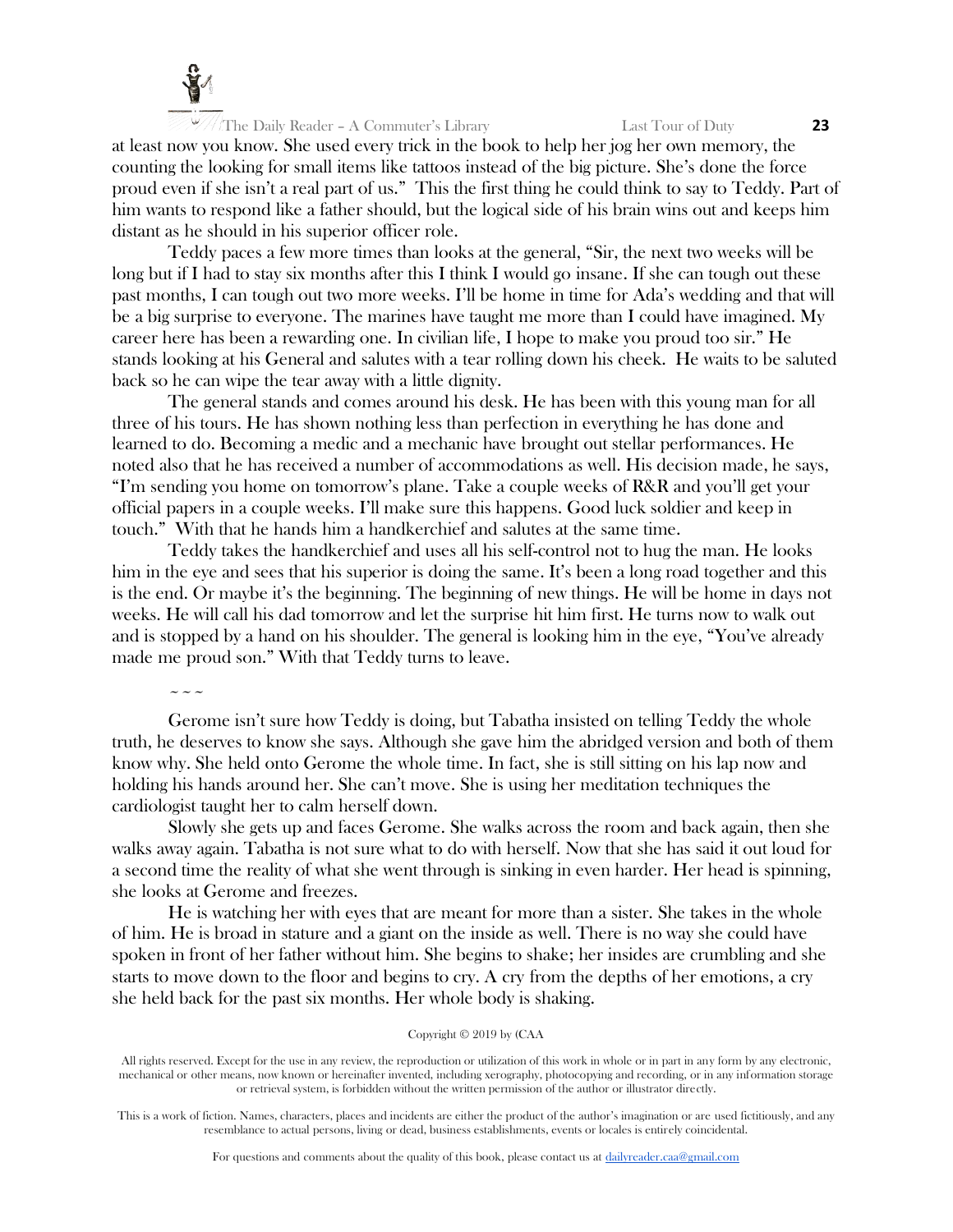

 $\sim$   $\sim$   $\sim$ 

Within seconds, her whole body is being surrounded by legs that hold her together and arms that keep her from falling apart. Gerome sits down behind her, his legs around hers and his arms around her as well. No words are being spoken, none have to. She turns and crawls into his lap and grabs her arms around his neck. All she can think of right now is that she is glad that her father is not home. Her body is almost convulsing from the tears, her mouth opens and the screams are only muffled because her face is in Gerome's shoulder.

Gerome holds her and holds her tighter still. She has been holding this in for months. Gerome feels the tears rolling down his own cheek that he can't wipe off because he refuses to take an arm off of her. He holds on and lets her get out all of her anxiety that is in her system. His shirt is wet and he couldn't imagine being any other place in the world than where he is right now.

No one knows how long it took before she became quiet again. No one cares either. Gerome sits, and waits. Tabatha's breath becomes irregular now as she breathes in three quick breaths to catch up to herself then a long exhale. Gerome strokes her back to help her calm down. He continues to rub her back until she falls asleep from sheer exhaustion.

He hears the front door creek open and he calls softly to Herman to let him know they are in the office. Herman walks into the room and sees Gerome holding his daughter who looks like a spent rag doll. "We called, she reacted." Is all he says. Herman looks at his daughter and then back again at Gerome, "Do you want me to help you up?" he asks.

"No sir, I'm good, can you bring me a pillow for my back though?" Gerome asks quietly. Herman nods and goes out into the hallway, he passes his wife's picture. He stops to look at her smiling back at him, "Keep him safe doll, we need him home safe." He continues to walk into the parlor to get a pillow off the couch. He walks quietly back to Gerome and Tabatha, Gerome sits up and he places the pillow behind him. Herman puts a hand on his shoulder, squeezes and leaves.

He knows his daughter is out of the woods for now. Her physical heart is under a doctor's care, the rest of her is catching up and soon, soon she may be able to go to Ada's wedding to celebrate as families should, together. Having Gerome here is giving him the strength to get back into his own groove. Tomorrow he will actually go back to the office to work, he no longer needs to work out of the house.

Teddy is on his way to the airport, his final trip. He said goodbye to the General yesterday, his direct superior and his crew this morning. Each of them wished him well and sent him on in a grand way. Hoots and hollers from each and every one of them. Back slaps and water thrown on him. He couldn't have asked for a better send off.

The driver is chatting on and on and Teddy hasn't heard a word yet. Until the man says, "Did you hear me? We're here! You're home." Teddy laughs and shakes his head out of his stupor. He pulls out a few extra bills for the driver and gets out to grab his duffle from the trunk. This time it doesn't feel so heavy as it has in the past. There are no burdens to carry now.

He finds himself walking with a happy stride towards his gate. This time, he decides to travel like Gerome does, in his dress blues. People all around are waving and saying thank you to

Copyright © 2019 by (CAA

All rights reserved. Except for the use in any review, the reproduction or utilization of this work in whole or in part in any form by any electronic, mechanical or other means, now known or hereinafter invented, including xerography, photocopying and recording, or in any information storage or retrieval system, is forbidden without the written permission of the author or illustrator directly.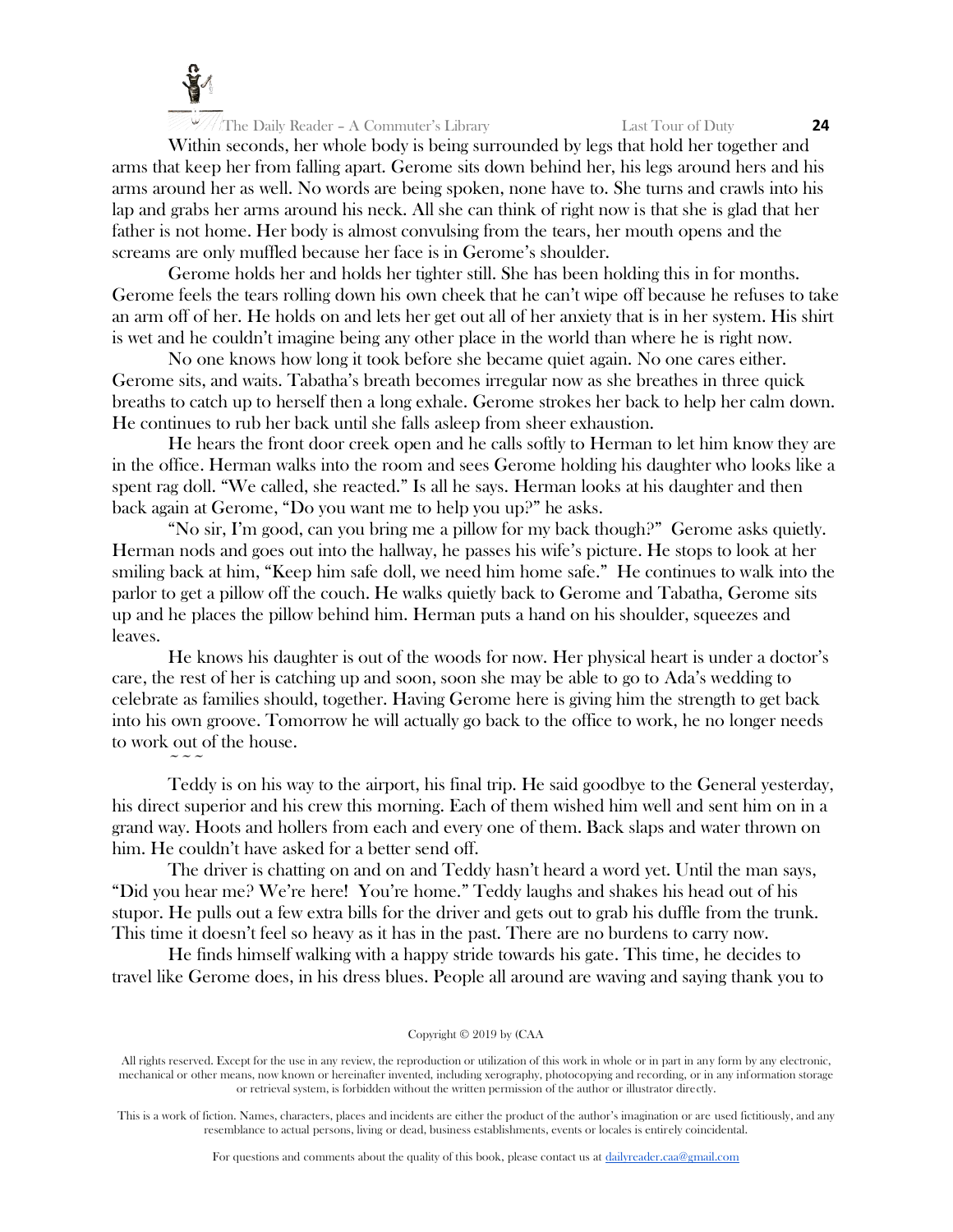

 $\sim$   $\sim$   $\sim$ 

The Daily Reader – A Commuter's Library Last Tour of Duty **25** him. He waves and acknowledges their appreciation with a tip of his hat. Maybe they have done it in the past, but it sure feels like today is the first day he has noticed. He can't wait to get home.

He had to turn in his military issued phone at the base, so, as he stands in the airport waiting for his plane, he walks into the nearest phone service store and purchases a new phone. Unlike Gerome, Teddy never kept a civilian phone with him, didn't feel the need. His first call? Gerome's mom.

"Hello?" she answers a little slurred. Teddy looks at his watch and realizes it's the middle of the night back home.

"Sorry Momma, it's me Teddy." He says.

"Teddy!!!! Oh my stars!!!" she exclaims.

"I'm on my way home Momma – but no one knows. I know me and Gerome are getting good at the surprises huh? Is it possible for one of you to pick me up at the airport? I don't want to call a cab, I need to get home fast." He says quickly.

"Dear – dear!!! Wake up its Teddy!" she calls over to her husband.

She hands him the phone, "Hello" he says sleepily.

"Hello Pops, need a lift home – I'll be landing around this time tomorrow, your time." He says quietly.

"No problem, I'll get you then I'll get donuts for the rest of us for breakfast. Everyone will think it's a treat. What's the flight number?" he asks.

He signals to his wife for a pen and paper and writes down the number. "See you soon son." He hangs up.

Gerome's father looks at his wife, "This is going to be one hell of a wedding. Gerome, Teddy and as I hear, Tabatha may be there. Have you been over since she came home this time?"

"No, I've been busy with the wedding but you're right, I should go over today. She'll need a dress for the wedding in the right color. I'll bring one over to her and fix it on the spot. That should cheer her up. Besides I think I could use a good Gerome hug." They smile at each other. No sense in going back to sleep, the two of them get up and start preparing for their day, and there is a lot to prepare.

Teddy hangs up the phone in time to hear that his plane is boarding. He boards with a smile. The stewardess addresses him with a salute and this makes him sit a little taller in his seat. 'Only a few hours to go and you're home' he says to himself.

Gerome and Tabatha spent a second night on the floor in the office only this time because they were up late playing catch up on each other's lives. Gerome chose last night to finally tell her about his eye. While she was in the hospital, he told her, he went to see a doctor already. They aren't hopeful he will regain much of what he lost and that is when she began to cry again. She spent five minutes kissing his eye, rubbing the area around his eye. Finally, she said to him, "I'm sorry, it's,.....well.....sight is so important to me right now, you understand?" she asks quietly.

"Of course." He replies only his gut is telling him that he may have lost the only woman he has ever loved. "Tabs, I will do what I can, but it was fire, you know?" his voice pleading with her.

Copyright © 2019 by (CAA

All rights reserved. Except for the use in any review, the reproduction or utilization of this work in whole or in part in any form by any electronic, mechanical or other means, now known or hereinafter invented, including xerography, photocopying and recording, or in any information storage or retrieval system, is forbidden without the written permission of the author or illustrator directly.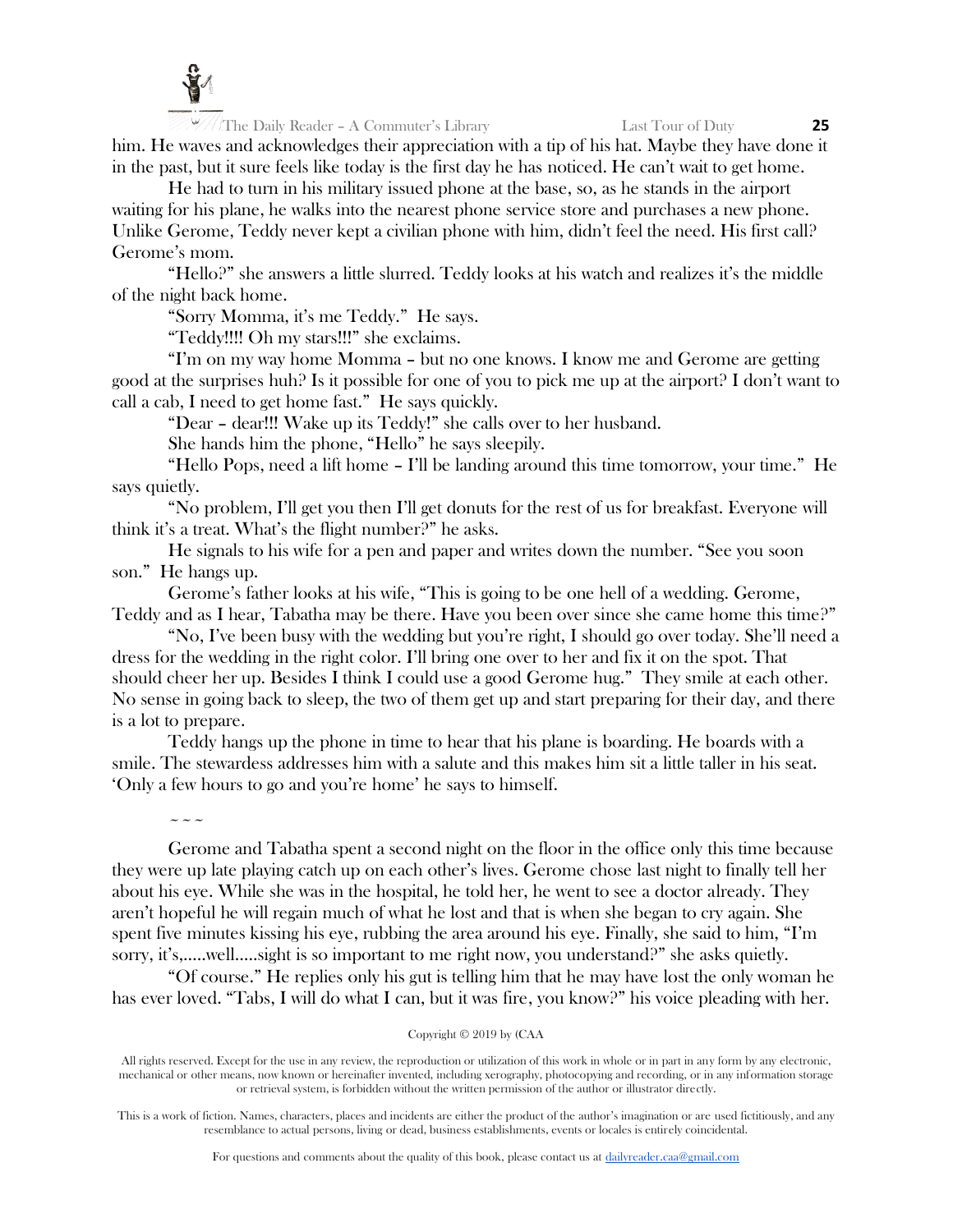

"Oh Ger, I didn't mean to imply anything bad. You still are my one and only Captain, you always will be." She says

He pushes the stray hairs away from her face and looks into her eyes the best he can. She suddenly notices that there is a blanket over them and she smiles knowing it was her father who put it on them. She sits up and rubs her eyes and stretches. As she brings down her arms from her stretch, they land on Gerome's neck.

She stares into his eyes, "Best sleep I've had in years I think. With you by my side, the dreams are happy ones."

Gerome looks back at her and smiles. "Happy to help you my dear. Now what? We've probably slept through breakfast and I smell food which means Herman is working on lunch right now. Should we go help him out?"

"Hmmmm, food? Yeah, that sounds great." She stands and holds out her hand to help Gerome up. This makes him smile. He takes her hand, although he does not need it. As he stands he pulls slightly on her hand and they end up right next to each other. She looks up at him and smiles again. "OK?" she jokes. "Better than ok." He smiles back at her.

She runs out of the room to beat him to the kitchen. Gerome starts after her but not so quickly, he chooses this moment to read the note that has been in his pants for a week now. "Dearest Gerome, the only way I could endure being in that man's bed is to picture you. As far as I'm concerned, I've given myself to you. For what it's worth." Signed with xoxo and then a p.s. "my strength isn't of ten men, just one  $\mathcal{O}$ , always one" Gerome is stuck in his spot and doesn't know how to move forward.

Meanwhile, Tabatha gets to the door of the kitchen and screams. This jars Gerome and he runs up to her, his first thought is Herman on the floor. He stands behind her and sees what she sees.

Teddy is at the stove making pancakes. He turns to see his sister. She is frozen in place and Gerome is behind her. Herman is at the table reading a paper as if nothing is unusual about this moment. "the math doesn't work" Tabatha says.

"Time zones have never been your forte my dear. You called me yesterday, I was sent on the morning flight which gets me here this morning which is actually tomorrow by my time." He jokes.

"Screw time zones and get over here and kiss me you idiot!!!" she calls to her brother. She takes one step forward and he takes two and meets her in the middle. Gerome goes over to the stove and continues where Teddy left off. Herman stands up and says, "Don't burn mine." Then he walks over to the refrigerator and gets the orange juice and the maple syrup.

Gerome finishes making lunch or dinner or possibly even breakfast depending on who you talk to. "How did you get home Ted, I know you hate cabs." Gerome asks

"That's simple, I called Pops." The whole group laughs, even Herman. He couldn't stay upset with his son that long anyway. Not now, probably not ever.

Gerome spends some time at the meal to explain to Tabatha how you can fly and gain time so that it's really like going back in time but not really because you still have only been up for a certain amount of hours, your body doesn't get seven hours more tired because you are in an

# Copyright © 2019 by (CAA

All rights reserved. Except for the use in any review, the reproduction or utilization of this work in whole or in part in any form by any electronic, mechanical or other means, now known or hereinafter invented, including xerography, photocopying and recording, or in any information storage or retrieval system, is forbidden without the written permission of the author or illustrator directly.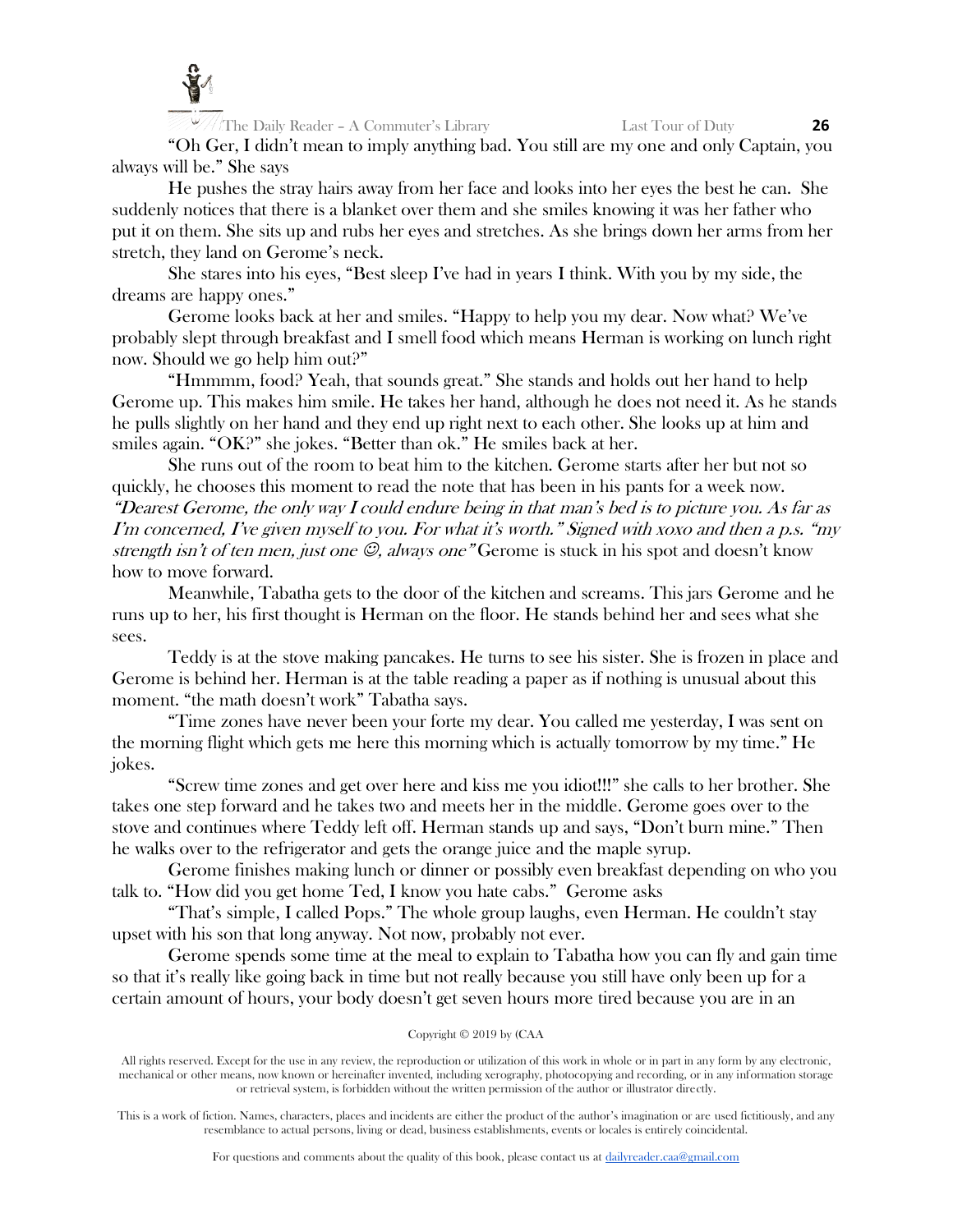

earlier time zone. Teddy tries after that to explain how it all works until finally Tabatha calls out in frustration, "AHHHH stop it you two. Can't you accept the fact that I don't understand how this works? Who cares anymore anyway? You're both here, in this time zone with no intentions on leaving. Time starts here – and now. Right Daddy?" She looks over at her father for confirmation.

Herman smiles, "You're right baby. No one is going anywhere. It's time for everyone to set down some roots. Some recent events have thrown us all for a loop but I think that now that we are all here together, we can only move onward and upward. Gerome, pancakes are good – you can stay." He laughs.

Always the biggest joke, Gerome and Teddy never liked anyone else's pancakes except their own.

"Well, not everything is a happy ending – right Gerome?" Tabatha is looking at him longingly right now and he knows why. He has to tell Teddy and Herman about his vision loss and now is as good of a time as any. Teddy is giving Gerome an expression of 'I knew something was up'. He crosses his arms and stares at his 'brother'. "So, what gives?"

Gerome embarrassingly explains what happen the day he pulled the kids out of the fire. How there was one spark that happen to jump up and hit his eyeball. It was a fluke they all told him, but it was grounds for honorable discharge. "You're a real jackass you know that? This!! This is what you hold from me? I could kill you!" Teddy exclaims.

Herman lays a hand on his son's arm. He shakes his head no and looks over at Gerome, "He said he is getting it checked, and now we know, so now we will make sure he follows up. We've had enough drama for a while, yes?" Teddy sits back down but not before he throws a pancake at Gerome.

"Ada's wedding is soon. How about if we all focus on that. Become the family we are meant to be?" Herman continues. "And now that everyone is home, I think I'll actually go to work today. You guys work things out here. Tabatha you may have to cook a real meal for them later. I don't think pancakes will last too long in the stomachs of these guys." He stands and goes to grab his keys.

"Hey Dad, isn't it a bit late to first go into the office?" Teddy approaches his father thinking there is somewhere else he is going.

"Son, I haven't been there in months, even if I show up for an hour or two, it will feel good. I need to leave, I …." He pauses and takes a deep breath. "I need to leave." Herman feels a little guilty about leaving, but he needs to leave as much as his son needs to be home. Teddy walks over to his dad and gives him a hug. They hold each other for a moment and Herman releases his son and stands tall in front of him, "I'll be home after dinner ok?" Teddy nods

He returns to the kitchen to see Gerome and Tabatha cleaning up together. "What are your plans for the rest of the day Tabby girl?"

Tabatha looks over at Teddy, she may not understand time zones but she understands tired. "Well, I think you should nap for one. Then I think I'll start tackling the house that has been neglected for months. There is cleaning that could be done some re-sorting because Daddy doesn't really know where things go."

# Copyright © 2019 by (CAA

All rights reserved. Except for the use in any review, the reproduction or utilization of this work in whole or in part in any form by any electronic, mechanical or other means, now known or hereinafter invented, including xerography, photocopying and recording, or in any information storage or retrieval system, is forbidden without the written permission of the author or illustrator directly.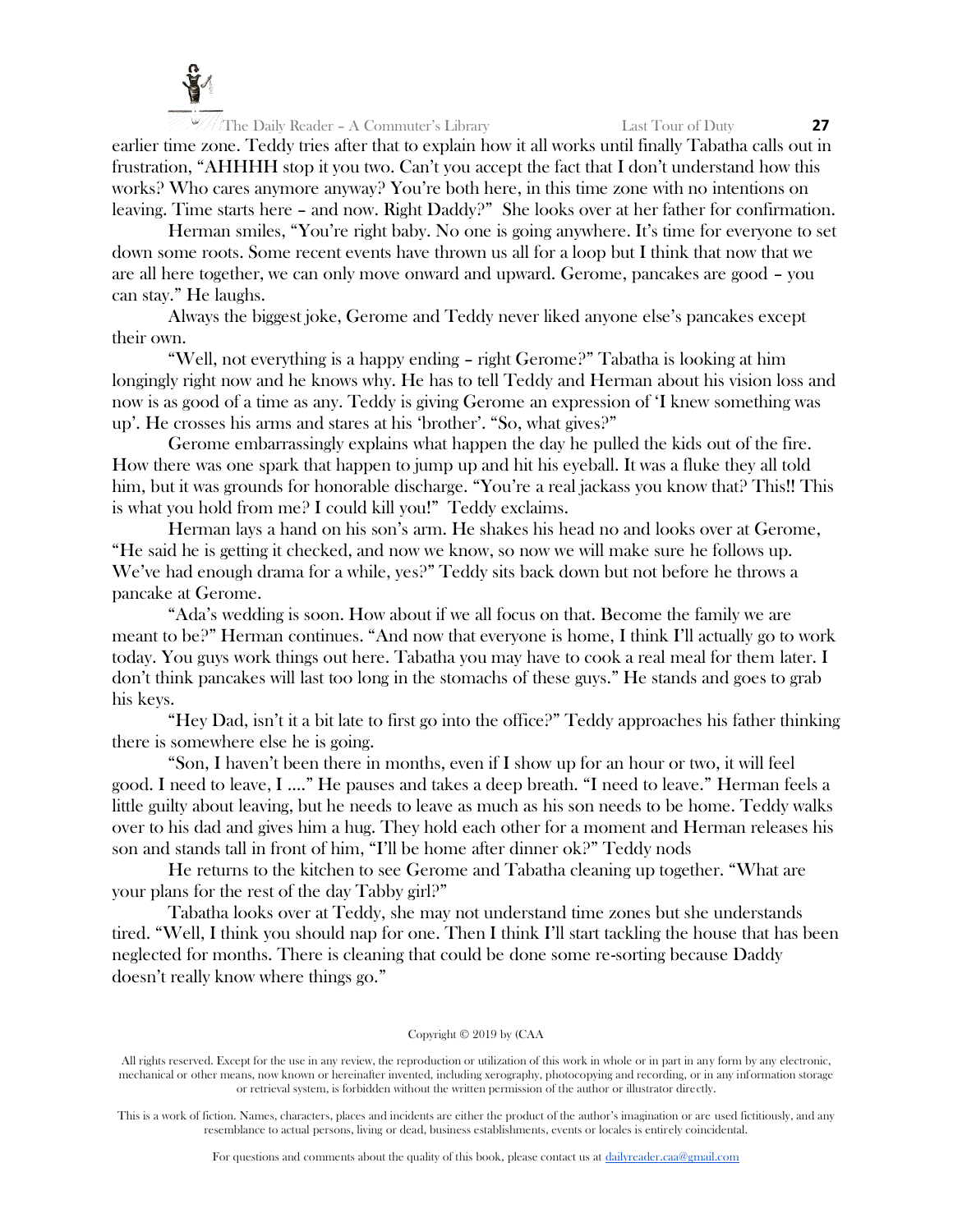

As Gerome finishes drying his hands the doorbell rings. The three of them look at each other confused. Tabatha heads for the door, Teddy grabs her and pulls her behind him. "Teddy, it's my home!" she yells at him, he turns and stares her down in one quick glance. She stops in her tracks. "Damn" she whispers, remembering what the officer said about the media. Gerome is standing right next to her now, his body on high alert.

Teddy looks out the side window first and then he exhales. "Gerome! Momma is here!" he calls. Teddy opens the door and smiles at Momma. He didn't see her this morning because Pops drove him straight home. He opens the door and then opens his arms; Gerome's mother eagerly walks into his arms. Gerome guides Tabatha over to the door now that they know who is there.

Momma pushes past Teddy when Tabatha comes into view. She practically runs into her arms. Tabatha loves this woman with all her heart. Her hug is greatly appreciated. The two women begin to cry and hold on harder. "I'm sorry I didn't come sooner, the wedding has been keeping me busy." She whispers into Tabatha's ear.

Tabatha pulls away from Momma and the two women look into each other's eyes for a moment. Gerome clears his throat to get his own mother's attention. The women both turn towards him. "As a biological son, do I get a hug?" he jokes.

Momma walks over to her big boy and wraps her arms around his middle. She reaches up and pats his cheek and says, "You don't need my hugs when you have my heart dearie." She says lovingly.

"Oh, where are my manners? Teddy grab those bags on the porch quick, quick we need all the time we can get and there isn't much left. Come this way dearie, you too Tabatha." She leads everyone over to the couch and Teddy brings in the four bags and sets them down on the recliner next to her. He is really dragging himself now, the time difference and all the adrenaline rushes are fading away fast. He plops himself down on the couch next to Tabatha and both figuratively and physically falls into her lap and into sleep. Gerome puts his finger on his lips and the ladies giggle.

Momma starts to open the first bag, she pulls out a wrinkled tuxedo. "Gerry, this is for the wedding. Ada picked out a nice green color for all the groom's men and bride's maids. I couldn't take it out of the house in a suit bag because Ada would ask questions. She came home two days ago and is staying until the wedding now.

So, I grabbed them all and shoved them in bags. You'll have to have it steamed or do it yourself, whichever you want. When Teddy called, I made sure to have one for him too. I'll set his on the side here. I hope you two haven't changed your suit size too much with all the working out you do in the marines.

Anyway, that's the easy part. The real reason I came is this." She walks over to the bag that Teddy put on the floor. She picks up her head and looks at Tabatha. Tabatha is looking at Gerome and he at her, 'one day they will admit it to themselves' Momma thinks to herself.

She opens the final bag and pulls out a beautifully made hunter green bride's maid dress. Tabatha's mouth drops open. "Who is that for?"

"Tabby" Gerome says, "Clearly that's mine, you get to wear the tux." He chuckles at the thought. She hits him in the shoulder and Teddy moves, she sticks out her tongue at him instead and makes sure Teddy is comfortable.

# Copyright © 2019 by (CAA

All rights reserved. Except for the use in any review, the reproduction or utilization of this work in whole or in part in any form by any electronic, mechanical or other means, now known or hereinafter invented, including xerography, photocopying and recording, or in any information storage or retrieval system, is forbidden without the written permission of the author or illustrator directly.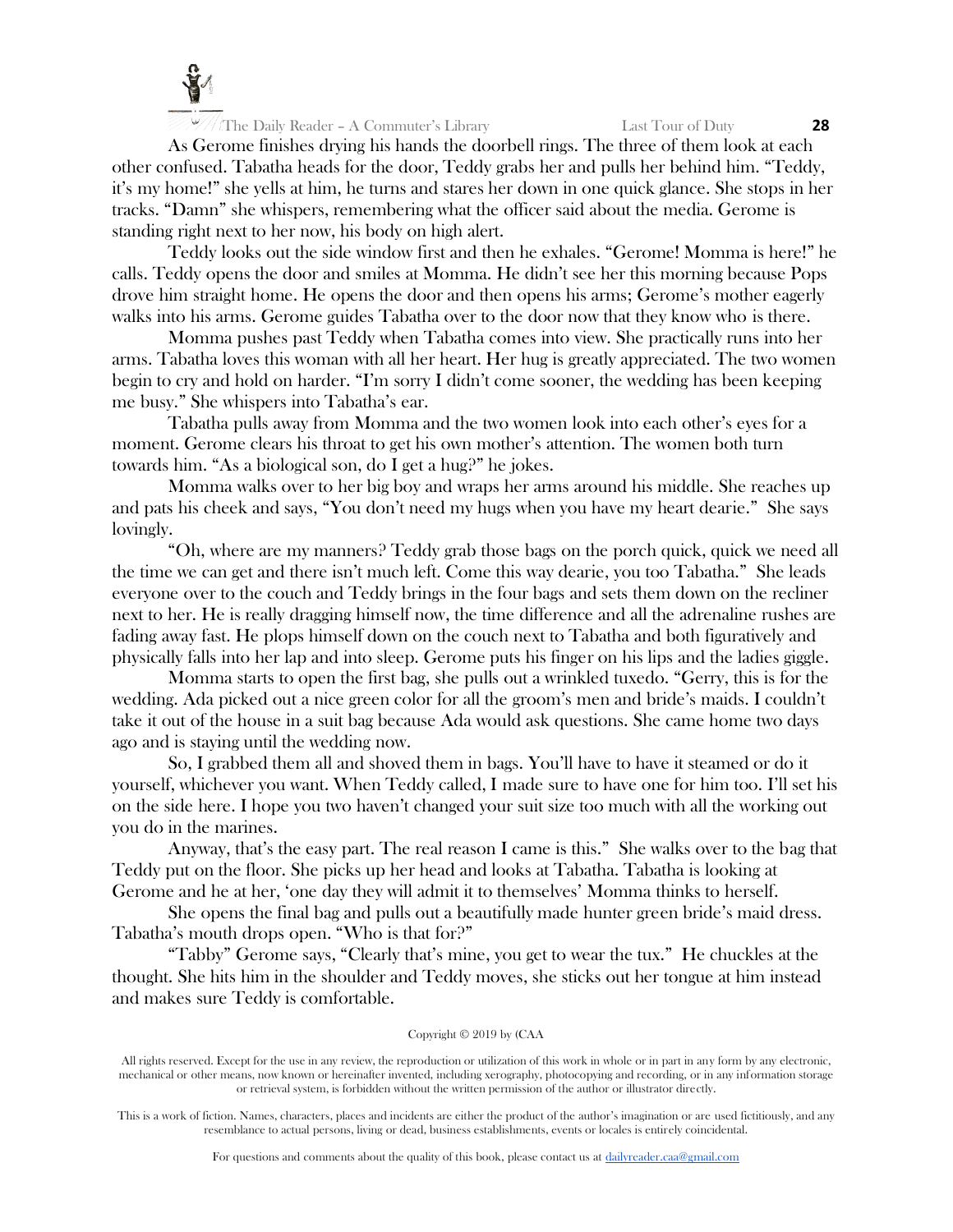

Momma stands up and smiles at them both. "Ok you two behave. The hemline won't work for you my dear son. Tabby, this one is for you. Ada wanted to ask you but all things considered she was afraid to, I'm sorry dear. Upset?" she watches as Tabatha takes this all in.

"Momma, Ada has known me most of my life as have you, and if you both felt you couldn't ask me for this favor, I'm positive that I have to apologize to you for allowing all of this to affect my whole life and my family." Tabatha puts her head down in shame. She watches Teddy in his sleeping state on her lap right now and marvels over how amazing it is to have him home.

Momma clears her throat, she speaks in a voice that is cracking, "Tabby, you've had to deal with more than picking out colors and flowers. But as I understand from Herman, you are ready to get back out there and what better way than to give the bride a run for attention in this. Ada picked the dress out a while ago hoping that things would change in time, and it looks like you have. Do you think you can pull off wearing this dress?" Momma finds her hands frozen holding up the dress and watching Tabatha contemplate what has been proposed to her.

"I'll be happy to escort you if you're looking for a date." Gerome says quietly. She turns to look at him and his face is shining to her. His eyes are sparkling, even the bad one and his grin is showing enough teeth that she can see how white they are. 'Damn him and his teeth. How does he always do that to her? How can she not love him, how can he love her at all? Tabatha finds her heart beating faster again and the butterflies that are permanently in her stomach are now floating around in tornado fashion. "I'd love to be seen on your arm Ger, are you sure you want to be on mine?" she asks nervously.

"Tabs, I would seriously wear that dress myself if it meant I could be with you in public. That dress is only icing on the cake." He looks over at his mother who is teary eyed at his admission. Teddy starts stirring and sits up, he rubs the sleep out from his eyes. "I know I've only been sleeping for a few minutes, but you know how it is in the military, we learn to take quality naps not long ones. Ger, Tabby, if you two don't simply say 'I love you' to each other right now I'm going to personally kill you both. You hear me?"

Momma starts laughing first, everyone watches her, Tabatha joins in next as she turns to Gerome and gets on her knees to lean into him for their first ever real kiss. Momma starts hooting and everyone laughs even more. She brings the dress over to Tabatha and pulls her off the couch to hold it up in front of her.

Teddy, stands up and hugs his sister, with a peck on her cheek he whispers in her ear, "You're *my* hero". Then he sits back down next to Gerome on the couch and the two of them push into each other's shoulders to show their affection to each other, like brothers always do.

"So, green huh?" Teddy says. "What are you wearing Momma?"

"I'll be wearing a white dress that Ada picked out that has green accents, she said she wants nothing less than for me to shine. That's when she found this dress too and insisted that these be the dresses we wear. Her future mother in law she is wearing a caramel brown dress. But in this my dear Tabby, you will certainly draw many eyes." She says happily.

"Whoa, hold on a minute Momma, we don't want people paying attention to her so much. No offense sis." His protective voice comes out instantly.

# Copyright © 2019 by (CAA

All rights reserved. Except for the use in any review, the reproduction or utilization of this work in whole or in part in any form by any electronic, mechanical or other means, now known or hereinafter invented, including xerography, photocopying and recording, or in any information storage or retrieval system, is forbidden without the written permission of the author or illustrator directly.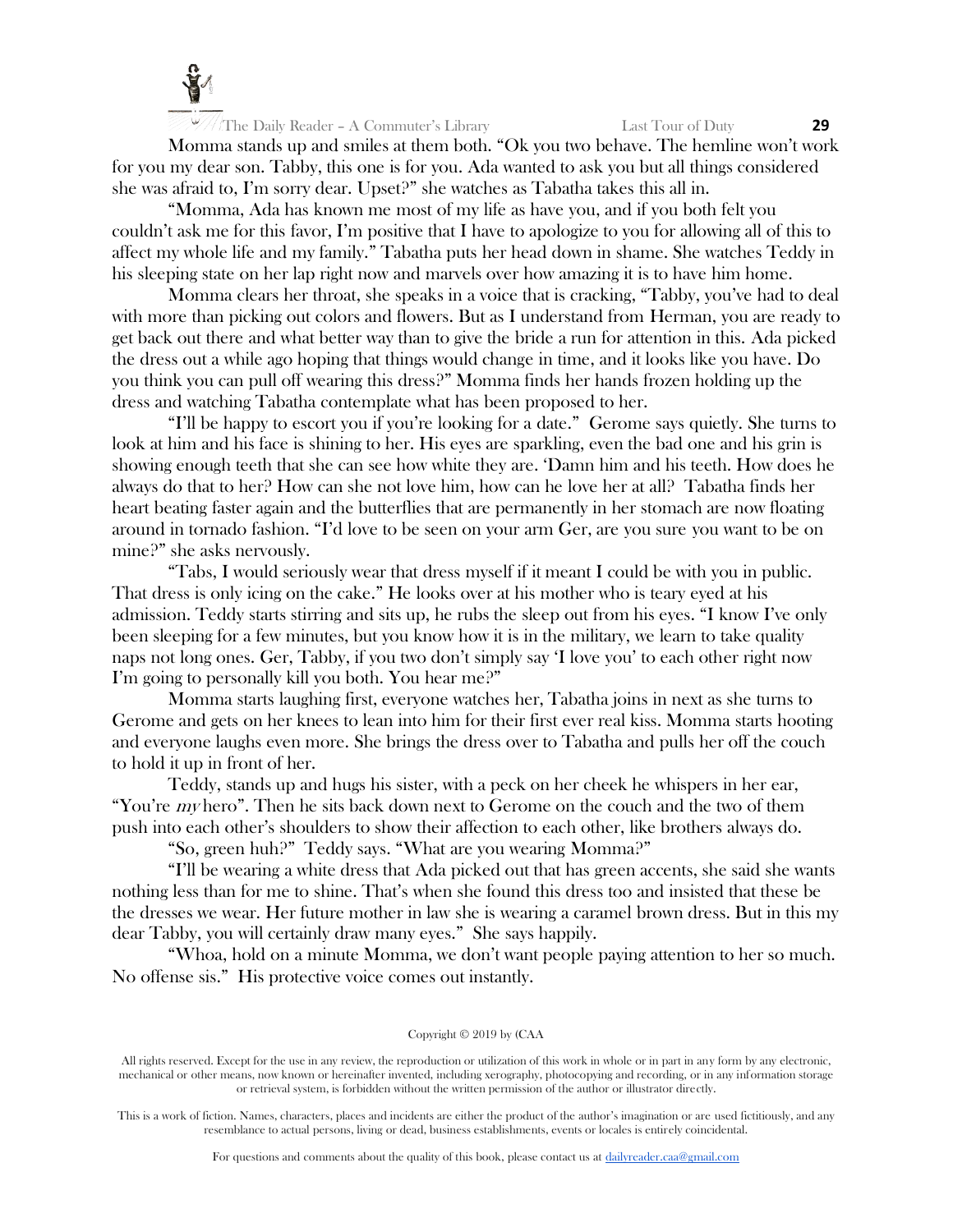

Tabatha reaches out to her brother and holds his arm. Gerome is standing up next to Teddy now too. Both men are watching Momma right now with concern in their eyes. "Boys, it's a wedding. But if it makes you feel better, you can hire undercover cops to watch her as long as no one else knows they are there ok?" Momma answers them seriously because she knows they mean business when protection is involved, she can feel their nerves are heightened right now. The tidal wave of testosterone almost knocked her down.

Tabatha turns to both men now and takes yet another deep breath. "I wouldn't mind having someone else watch me so you two can enjoy the day. It's a family thing and we should focus on that for Ada. Ok?" The men agree and both lean over to give her a kiss on the cheek.

Teddy's phone rings and he grabs it off the couch and walks out of the room to answer it. The only one he has called from this number is Gerome's dad so he is a bit nervous about answering it. "Hello? Pops?"

"Yeah, Teddy, it's me. Look, Herman is here with me. He went to work for an hour and he has been over here ever since. I think the whole of the past few months has caught up with him. Herman has finally broken down and I'm going to let him hang out here until he feels he can go home. Everything ok there?" he says fatherly.

"Here? Yeah, Ger and Tabby finally admitted to each other they love each other past being a brother and sister. Momma showed her a gorgeous dress to wear to the wedding. She was stunned. I think Momma has her trying it on right now. Do you need me to come over?" he asks.

"No, that will ruin the surprise for Ada, she saw him come in but he doesn't know it and I'd like to keep it that way. I want to let you know where he is, is all. I think he needs this. Been a long time coming. He rambled a lot of information about what Tabatha revealed and then he lost control of himself, I stood there and watched him roll to the ground. I was there with him for a long time but now, I'm giving him some breathing room." He takes a breath and lets it out.

"I'll hold down the fort here. Momma will probably be on her way soon as she makes some adjustments to the dress. Should I send her sooner? No, wait, then she will get nervous." He takes a deep breath and sighs, "Listen Pops, you do what you know to be the best. Tell him we will be here and that things here are running on positive energy." Teddy hangs up with that because he needs to.

He comes back into the room and sees his sister standing in a dress that looks like it was made for her. "Wow! My baby girl is all grown up. Mom would have been so proud Tabby." Teddy cannot think of any other words.

Gerome is standing at attention more out of fear of his reaction as he sees the love of his life dressed like the queen he believes her to be. Momma is having her turn this way and that to see how each part fits and where it needs to be fixed. "Tabatha, Ada has always had great taste in clothes, she knew this would fit you and the color is amazing on you. What do you think? How do you feel?" Momma asks

Everyone watches Tabatha as she walks back towards the full-length mirror in the hallway. She stands there and looks at her reflection. She stands there and stares and stares, "Who are you?" she whispers. Gerome steps up behind her and puts his hands on her waist. "Who do you think she is?" he whispers back to her. She looks up a moment and then back in the mirror. She is

#### Copyright © 2019 by (CAA

All rights reserved. Except for the use in any review, the reproduction or utilization of this work in whole or in part in any form by any electronic, mechanical or other means, now known or hereinafter invented, including xerography, photocopying and recording, or in any information storage or retrieval system, is forbidden without the written permission of the author or illustrator directly.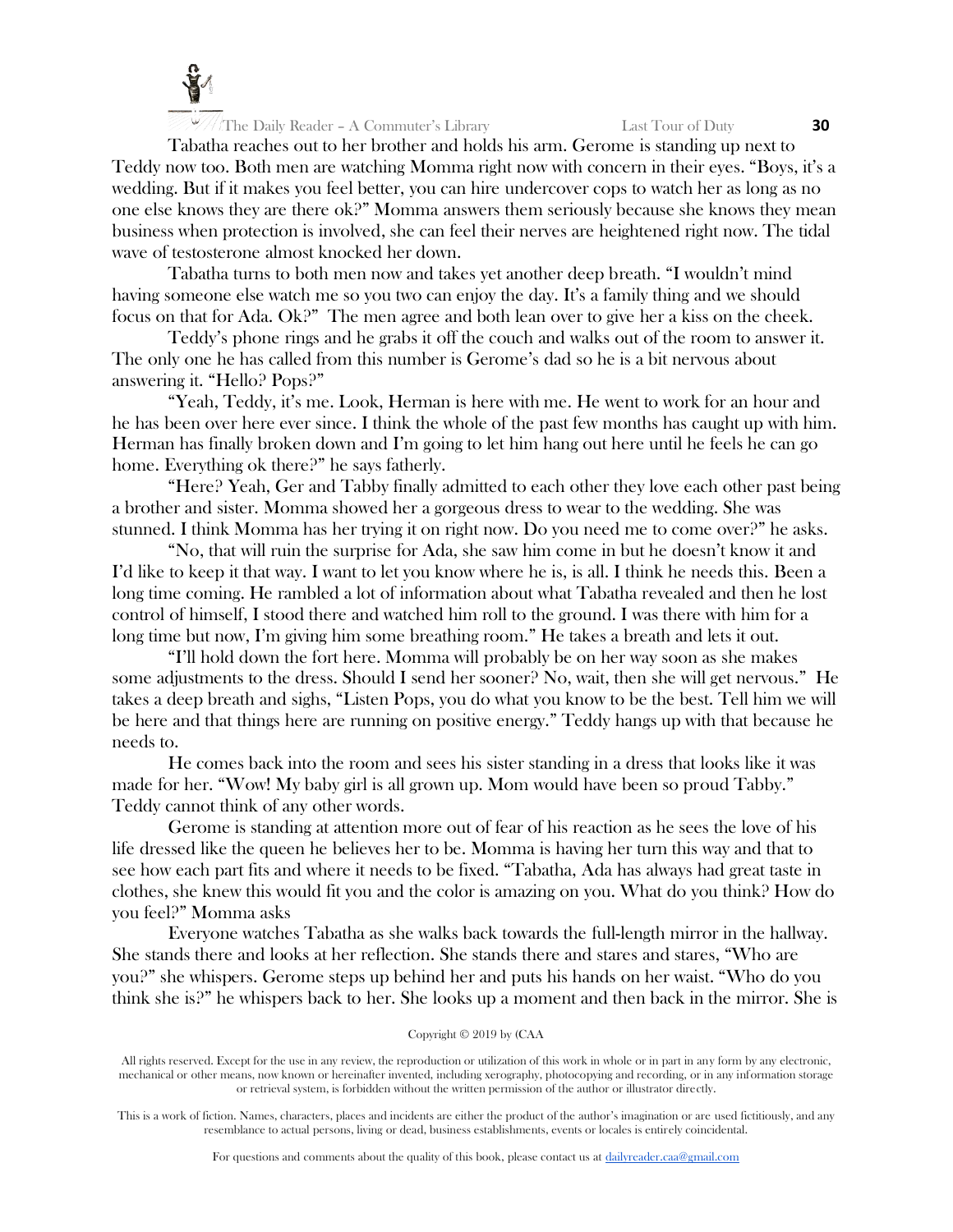

biting her lip now to try and not cry. She doesn't want tears on this dress. The wedding is in two weeks and there may not be enough time to get tear stains fixed. Her breath is getting more rapid again, she puts her hand on her heart to make sure its ok. Momma and Teddy have joined them at the mirror, she sees them in the background. "I feel like a woman again,……no a lady, yes, I feel like a lady in this dress." She says in a very demur voice.

Momma puts her hands to her mouth, she did not expect such an affect from the dress. Tabatha is her second daughter, and now she is positive she will be her daughter in law someday soon, her heart opens even more than she thought possible. "Oh baby." She whispers

Tabatha turns around to see Momma in tears. Teddy is holding himself in military fashion so he doesn't have to show his emotions. He lifts his hand out of his pocket and takes a picture of his sister in the arms of his best friend/brother. He sends it to Pops with a tag line of 'show this to Daddy', and he waits for a response. Tabatha walks back to Momma and says, "I'm ready for my fitting now." They all walk back into the living room where Tabatha stands on the coffee table so that Momma can get down and pin the hemline properly. Gerome is holding her hands so she stays steady.

Teddy's phone buzzes, he looks at it. 'We're on our way. All of us.' Teddy knows that means Ada is coming too. He shows the message to Gerome and all he can do is smile. He misses his sister and hasn't had a chance to say congratulations yet except for one two-minute phone call from overseas.

Momma busies herself with all the pins and measuring needed to make Tabatha look even better. Teddy watches the front door to see Ada. He keeps looking back to see Gerome holding onto his sister and Momma working efficiently on the dress that already looks custom made for Tabatha.

Teddy hears Ada before he sees her. She is screaming and running to the door, Tabatha jumps down from the coffee table and runs to her oldest friend. There are shrieks of all kinds being made as Ada takes in that not only Tabatha is in the room but her brother and Teddy are here as well. From one to the other she jumps and screams, then screams some more.

Herman watches this all happen and then he catches a front view of his daughter as she swings around from being twirled by Ada. She stops quickly and watches her father as he almost falls over, Pops is there to catch him, and he walks him over to her. "You sure do make me proud, I am in awe of you. Come here and give your old man a squeeze." Tabatha runs into his arms, something she hasn't done since she was a child. Something she needed to do months ago but only now has the strength to do.

Teddy joins his father and sister in a group hug and the three of them lean on each other for an untold amount of time. Things are whole now.

 $\sim$   $\sim$   $\sim$ 

Everyone looks fantastic today, Ada is shining from head to toe. Momma and Pops are walking on clouds watching all their children and the groom's family get along as if they've known each other all their lives. Teddy has been pacing most of the night though, his military radar on high alert.

## Copyright © 2019 by (CAA

All rights reserved. Except for the use in any review, the reproduction or utilization of this work in whole or in part in any form by any electronic, mechanical or other means, now known or hereinafter invented, including xerography, photocopying and recording, or in any information storage or retrieval system, is forbidden without the written permission of the author or illustrator directly.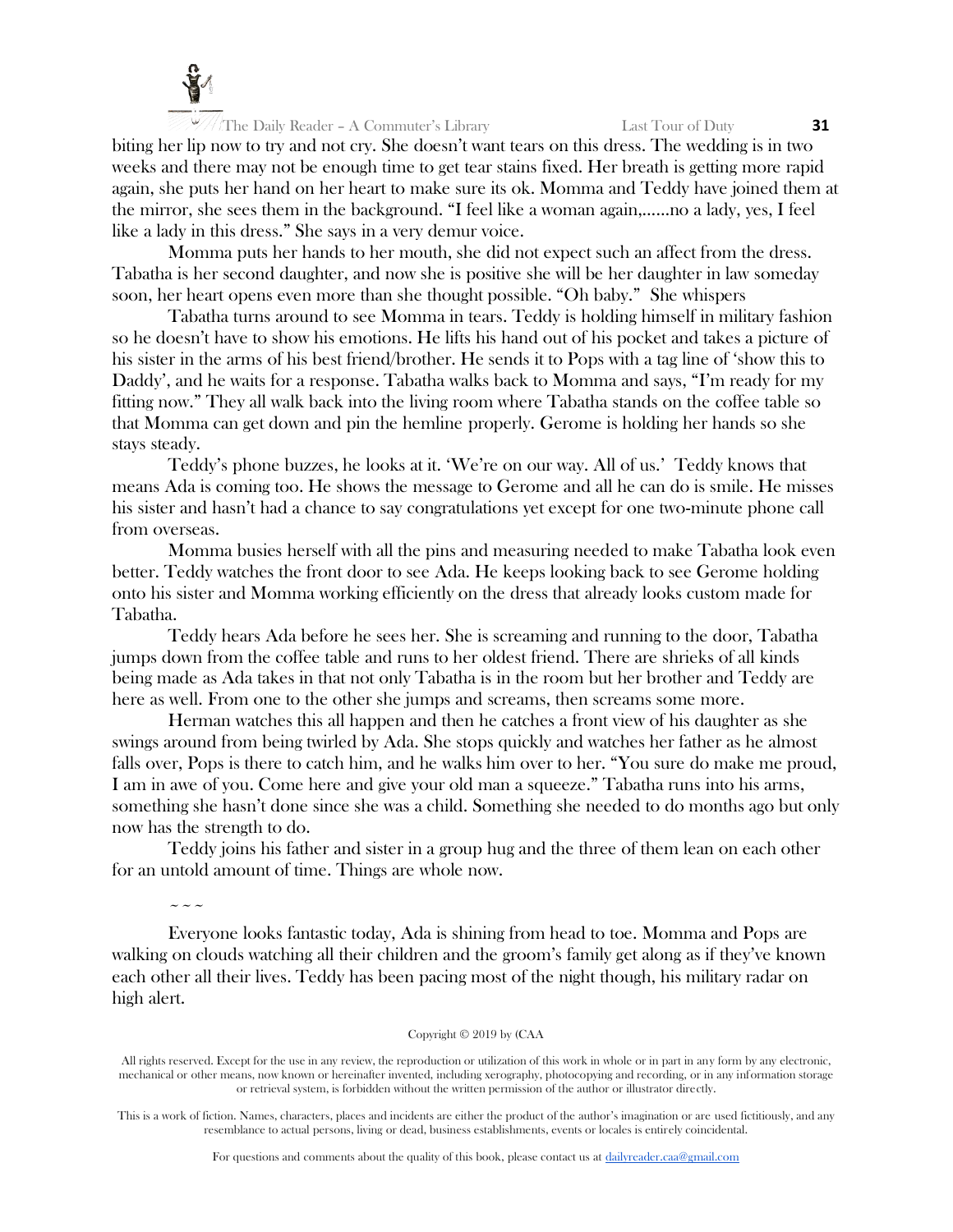

Herman hired Officer Bangle and a couple of his friends to surf the crowd all day and make sure no one is there that doesn't belong. Teddy has spoken to him a few times already to make sure everything is good. Finally, the officer told him that if he keeps talking to him, he won't be under cover any more. Gerome has had to stop Teddy from lurking around certain people too. Teddy can't stop, the last time Tabatha was in a public gathering, her whole world changed. He knows she is ok from the outside but what if Gerome walks away? What if someone gets him first and then grabs his sister? It could happen in a matter of moments not minutes. He is not going to be calm until they are all back home and safe. His anxiety is high even though he is trying to keep his composure.

Tabatha taps him on the shoulder and he nearly jumps out of his skin. Even though it isn't totally true she speaks to him softly, "I'm kind of tired. What do you say we blow this party and make our way home?" Teddy would like nothing more than to do that, he looks into her eyes though and sees the truth. The truth being he has to calm down. "I can't turn off Tabs, I can't" he says to her honestly.

"I know. Gerome told me how hard it is for him too. I get that. I love Ada and all and I know you do too but I think everyone will relax and have a better time if we go home. Gerome will come over when the wedding is over. They're serving dessert soon anyway. Come on, let's get Daddy." She slides her arm in his and they walk off to look for their dad.

They pass Gerome and tell him they are going home, he smiles and kisses Tabatha, "I'll see you at home." He simply says. Another couple feet and they find Herman. He gladly follows them out the door, where they meet Officer Bangle. He walks up to them with an outstretched arm, "It's been a lovely night, you look quite well Ms. Tabatha and I'm happy you were able to come out for this happy occasion. I wanted to wait until the end of the night to tell you that our curator is going to be in jail for quite some time. The DA told me today, this won't need to go to a public trial, the evidence keeps stacking up and it's all irrefutable. You look like you're in good hands now, Teddy, if you want to hook up with us, give me a call, we can always use good men."

Teddy responds with, "I've seen enough guns in my lifetime already, but thank you anyway. What happened to the other guy? If I'm allowed to ask."

"Yeah, well, I'm not really at liberty to say. But he will get his justice, not to worry." He looks over at Tabatha and realizes that she was hoping for a more positive outcome. She smiles at him and curls her arms into Teddy's a little stronger. Herman speaks for everyone now, "You've been good to our family sir and we thank you. Don't take this the wrong way though, but I think I'd like to end this relationship." He reaches over to the officer to shake his hand and the man obliges.

The three of them start walking to their car arm in arm. Suddenly, Gerome is there linked in as well. "Sorry, I can't stay a minute without you, Ada understands." They laugh as they head to Herman's car. Teddy and Herman sit in the front, while Gerome and Tabatha slide into the back.

Herman starts to drive and before he even gets on the highway, he calls to the couple in the back, "Guess we should start planning yours next." Gerome squeezes Tabatha's hand a little tighter and she looks him in the eye and says, "Yes". Teddy and Herman laugh all the way home.

#### Copyright © 2019 by (CAA

All rights reserved. Except for the use in any review, the reproduction or utilization of this work in whole or in part in any form by any electronic, mechanical or other means, now known or hereinafter invented, including xerography, photocopying and recording, or in any information storage or retrieval system, is forbidden without the written permission of the author or illustrator directly.